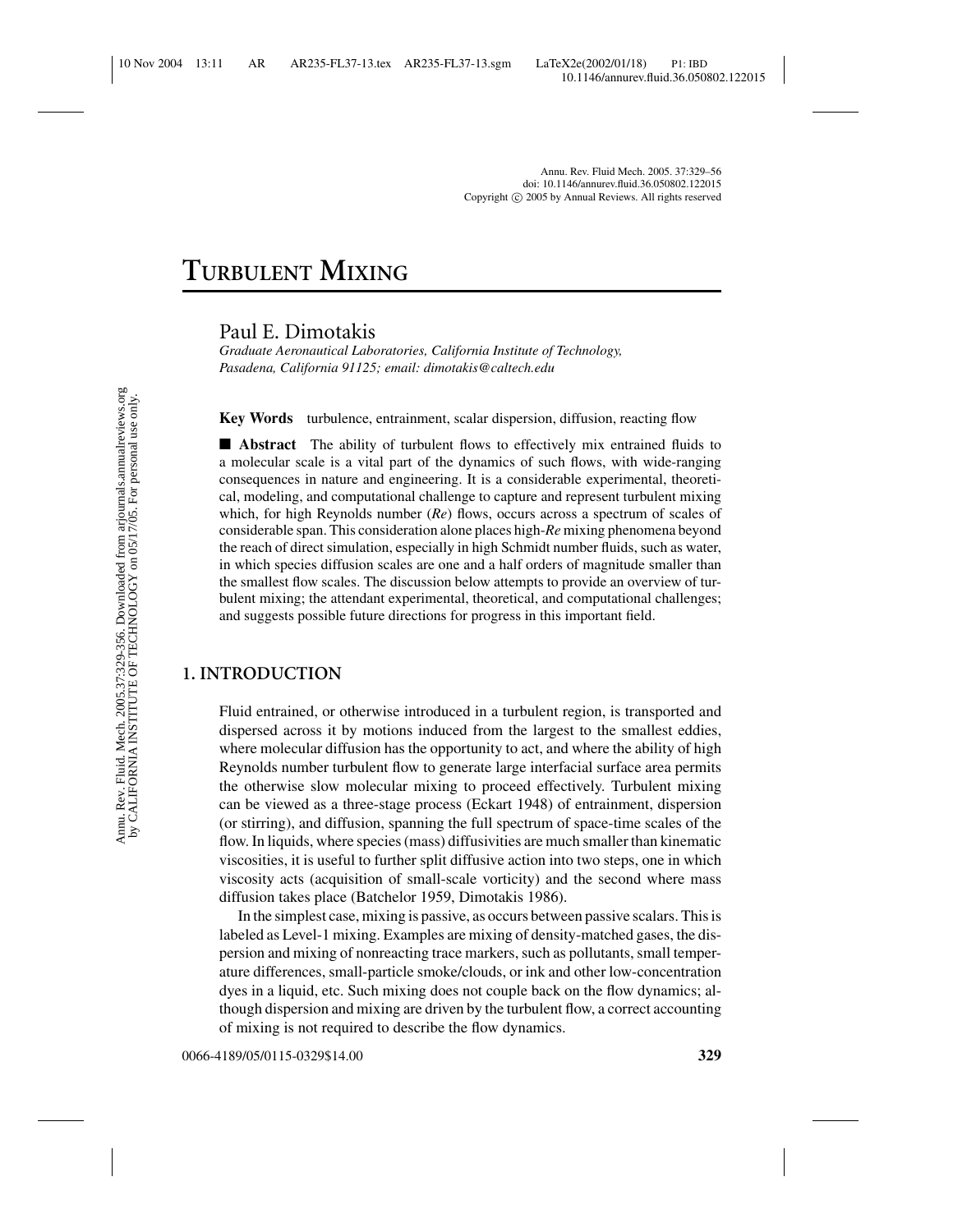Level-2 mixing is coupled to the dynamics, such as in mixing of differentdensity fluids in an acceleration/gravitational field, as in Rayleigh-Taylor (Rayleigh 1883, Taylor 1950) and Richtmyer-Meshkov (Richtmyer 1960, Meshkov 1969) instability flows, and mixing of the temperature and salinity fields in large-scale ocean currents and the thermohaline circulation (e.g., Adkins et al. 2002, Wunsch 2002, Wunsch & Ferrari 2004), whose dynamics influence, if not dominate, climate and life on this planet. Mixing must be captured correctly to model such phenomena.

Level-3 mixing produces changes to the fluid(s), e.g., in composition, density, enthalpy conversion/release, pressure increase, etc., and is in turn coupled to the dynamics. Examples are the buoyancy-driven flow that both sustains and is driven by a candle, most combustion phenomena, detonations, and thermonuclear supernova explosions that are responsible for the production of all but the lightest elements in our universe (Colgate & White 1966, Bethe & Wilson 1985). An estimated 100 million supernova explosions in our galaxy have provided us with the oxygen we breathe and drink in our water, the calcium in our bones and statues, the carbon in all living cells, the silicon in sand and rocks, and the iron for our tools and cars (Burrows 2000). Turbulent mixing across the full spectrum of scales is a vital dynamic component in such explosions. Observations of light emission from nickel  $(^{56}$ Ni) in outer-region gases indicate transport by large-scale structures from inner regions, where <sup>56</sup>Ni is formed in the exploding star, to the outer shells (Janka 2002).

Progress in the study of turbulent mixing has mostly been confined to Level 1 in the hierarchy, with results for high Reynolds number flows mostly limited to a few canonical cases (e.g., grid/isotropic turbulence, channel and pipe flows, and free shear layers and jets) and largely based on empirical data. Theory, modeling, and even empirical knowledge of Level-2 and Level-3 mixing is less well developed and can fairly be characterized as an open research topic at this time, despite the crucial role such mixing plays.

The present discussion follows two recent reviews: Warhaft (2000), on passive scalar mixing, and Sawford (2001) on classical foundations of turbulent scalar dispersion, the kinematics of particle pairs, and two-point modeling closures. They should be consulted as companion references. The present review attempts to complement these, extending the discussion to more-complicated flows and mixing environments, including those at Levels 2 and 3 outlined above. A complete discussion would also cover mixing in compressible turbulent flows, an area important in its own right, with applications in many astrophysical and other contexts. However, a discussion of this topic is best handled separately and is not part of this review.

### **2. DISPERSION AND MIXING SCALES**

For fluid entrained at the largest scales of the flow, scalar dispersion and mixing is hosted on the full spectrum of scales encountered in the turbulence cascade. The outer scale of the flow,  $\delta$ , e.g., the local transverse extent of a turbulent region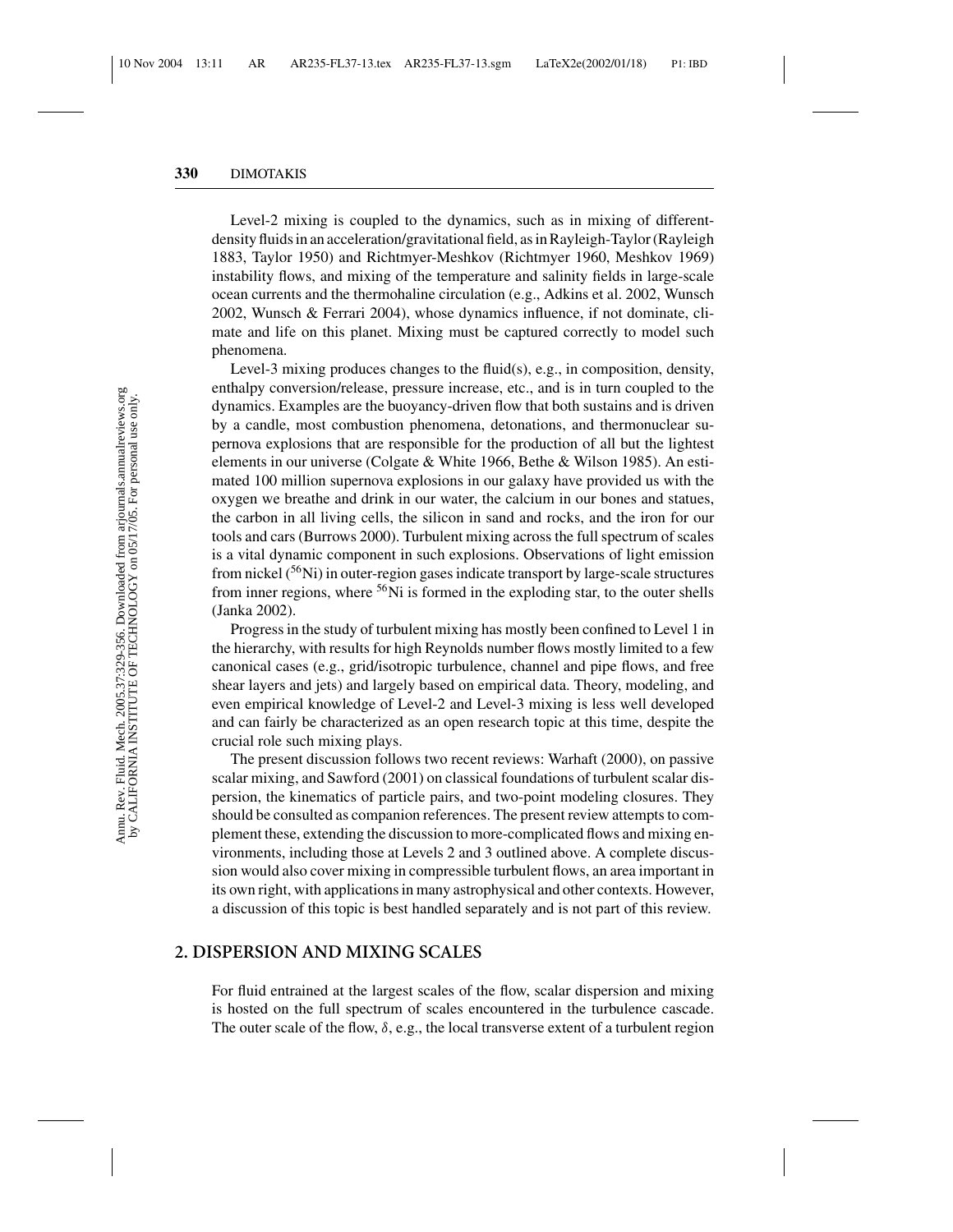sustained by an imposed shearing velocity difference, *U*, defines the local (outer) Reynolds number of the flow,

$$
Re = \frac{\rho U \delta}{\mu} = \frac{U \delta}{\nu},\tag{1}
$$

where  $\rho$  is a reference density,  $\mu$  a reference viscosity, and  $\nu \equiv \mu / \rho$  the kinematic viscosity. Appropriate  $\rho$  and  $\mu$  estimates for this expression may require suitable mixture rules and may depend on an average, or prevalent, mixture ratio, for example, if the fluids undergoing mixing are characterized by disparate properties.

For incompressible flows, i.e., for  $M_t \equiv u'/a \le 0.3-0.5$ , with *u'* the rms velocity and *a* the sound speed, classical turbulence theory provides useful scaling estimates. Below the outer scale,  $\delta$ , the next scale in the cascade is the Taylor (1935) microscale, defined in terms of the transverse velocity correlation function,  $g(r)$ , for statistically isotropic flow,  $\delta$ , then of the set of the set of the set of the set of the set of the set of the set of the set of the set of the set of the set of the set of the set of the set of the set of the set of the set of the set of the set o

$$
\lambda_{\rm T} \equiv \left[ -\frac{1}{2} g''(0) \right]^{-1/2} = \left[ \frac{15 \, v}{\varepsilon} \right]^{1/2} u'.
$$
 (2a)

In the second equality,  $\varepsilon = \alpha U^3/\delta$  is the average kinetic energy dissipation rate per unit fluid mass (Taylor 1935) and  $\alpha$  is a small, flow-dependent, dimensionless variable, accepted as an approximately *Re*-independent constant in high-*Re* flow. Thus,  $\lambda_T$  can be viewed (first equality in Equation 2a) as the spatial (persistence) scale across which local velocity values may be treated as approximately invariant (e.g., Pope 2000). Using on-axis values in the far field of a turbulent jet, for example, one finds,

$$
\frac{\lambda_{\rm T}}{\delta} = C_{\rm T} Re^{-1/2}, \qquad \text{where} \qquad C_{\rm T} \approx 2.3, \tag{2b}
$$

with  $\delta = \delta_{\text{iet}}(x) \simeq 0.4 (x - x_0)$  equal to the local far-field jet diameter and  $x_0$  a virtual origin (Dimotakis 2000).

The Taylor microscale can be used to define the Taylor Reynolds number,

$$
Re_{\rm T} = \frac{u' \lambda_{\rm T}}{v} \propto Re^{1/2},\tag{2c}
$$

with a (weakly) flow-dependent, order-unity proportionality constant.  $Re<sub>T</sub>$  is useful where an outer-flow Reynolds number (Equation 1) is not appropriate, such as in grid-generated turbulence. Finally, as noted by H. Liepmann (private communication), the Taylor microscale can also be understood as the internal viscous shear-layer thickness associated with a large-scale motion spanning the full transverse extent,  $\delta$ , of the flow (e.g., Equation 2b). As such, it is the smallest scale generated by a δ-size eddy/sweep and defines the range of scales directly connected to outer-scale dynamics by viscous action.

Following the K41 proposals (Kolmogorov 1941), the smallest velocity scale is given by (cf. also, Tennekes & Lumley 1972, Pope 2000),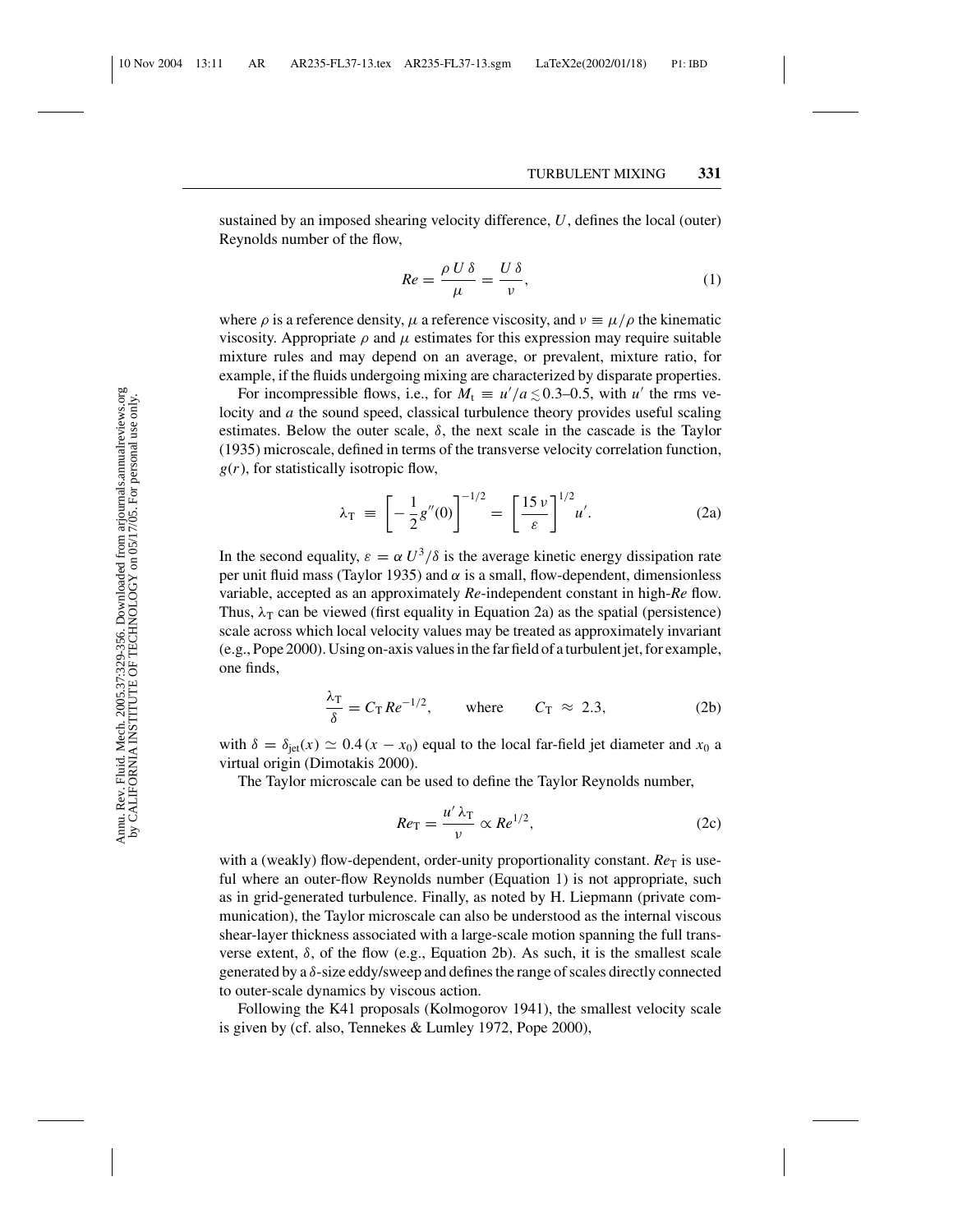$$
\lambda_{\rm K} \equiv (\nu^3/\varepsilon)^{1/4} \simeq C_{\rm K} \, \delta \, Re^{-3/4}.\tag{3}
$$

The constant of proportionality,  $C_K$ , is (weakly) flow dependent and of order unity. The end of the −5/3 power-law regime in velocity spectra indicates that inner viscous scales,  $\lambda_v$ , are somewhat larger, with  $\lambda_v \approx 50 \lambda_{\rm K}$  (Dimotakis 2000). This scale hierarchy provides important criteria for mixing, as discussed below.

In the context of turbulent diffusion and the smallest scalar-field scales, of interest is the Batchelor (1959) scale,

$$
\lambda_{\rm B} \simeq C_{\rm B} \, \lambda_{\rm K} \, Sc^{-1/2} \simeq C_{\rm B} \, C_{\rm K} \, \delta \, Re^{-3/4} \, Sc^{-1/2},\tag{4}
$$

defined here for Schmidt numbers,  $Sc \equiv \nu/\mathcal{D} > 1$ , where  $\mathcal D$  is the species diffusivity.  $C_B$  is also of order unity (Batchelor 1959). These arguments (Equation 4) suggest a scalar diffusion scale,  $\lambda_{\mathcal{D}}$ , based on the viscous scale, i.e.,

$$
\lambda_{\mathcal{D}} \approx \lambda_{\nu} S c^{-1/2}, \tag{5}
$$

analogous to the (physical) viscous scale versus the (defined) K41 scale (Dimotakis 2000).

Diffusion and viscous scales are comparable in gas-phase mixing ( $Sc<sub>gas</sub> \approx 1$ ). Schmidt numbers for liquids are significantly higher ( $Sc<sub>liq</sub> \approx 600-3000$ ), however, producing smaller scalar diffusion scales,  $1/50 \le (\lambda_{\mathcal{D}}/\lambda_{\nu})_{\text{liq}} \le 1/25$ . Effective diffusivities can also be assigned for smoke, small-particle suspensions, clouds, etc., based on the Brownian motion of the particles. Resulting Schmidt numbers are high (*Sc*<sub>particles</sub> ~ 10<sup>5</sup>–10<sup>6</sup>), result in very small  $\lambda_{\mathcal{D}}/\lambda_{\nu}$  ratios, and are responsible, in part, for the sharp fronts common in particulate clouds.

These scaling relations illustrate the well-known difficulties in capturing passive turbulent mixing through Direct Numerical Simulation (DNS), i.e., no modeling. Resolving the diffusion scales requires a spatial dynamic range between  $2\delta/\lambda_{\mathcal{D}}$ and  $2\delta/\lambda_B$ , and a number of grid points (or spectral degrees of freedom) given by  $(2\delta/\lambda_{\mathcal{D}})^3$  and, quite possibly, as high as  $(2\delta/\lambda_B)^3$ . The number of time steps required to resolve inner scales during a single outer-flow time scale, δ/*U*, adds a factor in the range of  $(2\delta/\lambda_D)$  to  $(2\delta/\lambda_B)$ , for a computational burden that scales as  $N_{LS} (2\delta/\lambda_{D})^4 \propto N_{LS} Re^3 Sc^2$ , where  $N_{LS}$  is the number of outer (large-scale) times required for flow statistics to converge. Doubling *Re* increases the burden by a factor of eight—nearly an order of magnitude. Capturing liquid-phase versus gas-phase mixing through DNS, at the same *Re*, requires a computational burden, roughly six orders of magnitude higher.

The burden on experiment is similar, both in terms of space-time resolution and volume of data that must be recorded, but with two important differences. Experimentally, one can focus the dynamic range recorded to the range of scales of interest, with some assurance that scales (and boundary conditions) not resolved are "solved" correctly by the flow. Secondly, if the interest is on a particular (scalar, or other) field alone, other fields (e.g., velocity, pressure, density, etc.) need not also be measured/recorded. They too are "solved" correctly by the flow. Such benefits are not bestowed on numerical simulations.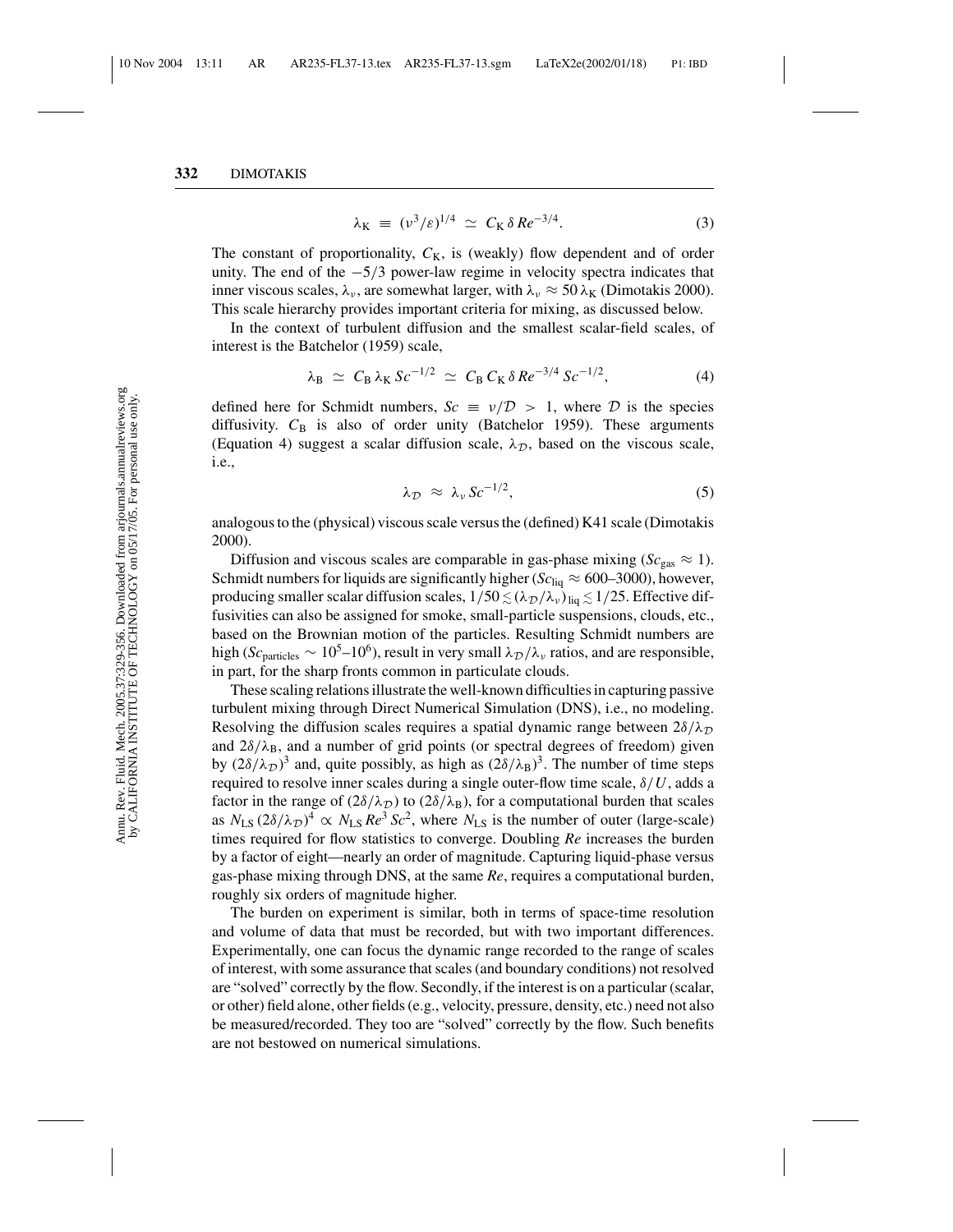Theoretically, experimentally, and computationally, matters are more complex in compressible turbulent flows ( $M_t > 0.5$ ), where regions of high dilatation and compression can occur, as well as shocks. These are responsible for additional dissipation mechanisms and dynamics that weaken the foundations of the Taylor (1935) and K41 theoretical framework. There is scant theoretical guidance in this flow regime, which is unfortunate, considering the rich physics it encompasses.

Chemical/biological/nuclear activity that may occur on mixing can introduce additional space/time scales, whose magnitude relative to the scales outlined above will depend on the ratio of the (Lagrangian) time,  $\tau_{mix}$ , required for mixing, to the time to complete chemical/other reactions,  $\tau_{\text{react}}$ , following mixing. Their relative magnitude is quantified by the Damkohler number,

$$
Da \equiv \frac{\tau_{\text{mix}}}{\tau_{\text{react}}}.\tag{6}
$$

In a high-*Da* environment, chemical-product formation is mixing-limited and provides a valuable diagnostic on molecular mixing, as discussed below.

#### **3. SPECIES TRANSPORT, DIFFUSION, AND MIXING**

Species transport and diffusion processes are described by a set of equations, one for each species  $\alpha = 1, \ldots, N$ . Quite generally, one may write,

$$
\partial_t (\rho Y_\alpha) + \partial_{\mathbf{x}} \cdot [\rho Y_\alpha (\mathbf{u} + \mathbf{v}_\alpha)] = \varpi_\alpha, \tag{7}
$$

where **u** is the local (mass-averaged) flow velocity,  $\mathbf{v}_\alpha$  is the  $\alpha$ -species diffusion velocity in the **u** frame, and  $\varpi_{\alpha}$  is the  $\alpha$ -species (chemical, nuclear, biological, etc.)  $\partial_t (\rho Y_\alpha) + \partial_{\mathbf{x}} \cdot [\rho Y_\alpha (\mathbf{u} + \mathbf{v}_\alpha)] = \varpi_\alpha,$  (7)<br>where **u** is the local (mass-averaged) flow velocity,  $\mathbf{v}_\alpha$  is the  $\alpha$ -species diffusion<br>velocity in the **u** frame, and  $\varpi_\alpha$  is the  $\alpha$ -species (chemical, n where **u** is the velocity in the production  $\log$  (0) yields  $\Sigma$ 0) yields  $\sum_{\alpha} Y_{\alpha} \mathbf{v}_{\alpha} = 0$  and  $\partial_t \rho + \partial_x \cdot (\rho \mathbf{u}) = 0$ , as expected.

If species-concentration gradients contribute the dominant diffusive-flux component, we may write to lowest order,  $\mathbf{v}_{\alpha} = -\mathcal{D}_{\alpha} \partial_{\mathbf{x}} \ln(Y_{\alpha})$ , where  $\mathcal{D}_{\alpha}$  is the α-species diffusivity. If, in addition, species are individually conserved ( $\varpi_{\alpha} = 0$ ) and if fluid density is uniform, the transport equations simplify to the familiar (Fickian) species-conservation equations,

$$
D_t Y_\alpha = \partial_{\mathbf{x}} \cdot (\mathcal{D}_\alpha \partial_{\mathbf{x}} Y_\alpha), \tag{8}
$$

where  $D_t$  is the Lagrangian derivative in the mass-averaged  $\mathbf{u}$ -frame.

For an ideal gas,  $|\mathbf{v}_{\alpha}|_{max} \sim \bar{c}_{\alpha} \ell_{\alpha}/\lambda_{\mathcal{D}}$ , where  $\bar{c}_{\alpha}$  is the mean relative (thermal) speed between the  $\alpha$ -species and its colliding partners, and  $\ell_\alpha$  the mean free path of α molecules. In turn, we have  $\bar{c}_α \sim (k_B T/m_α)^{1/2} \sim a (M/M_α)^{1/2}$ , with  $m_α$  the  $\alpha$ -species molar (atomic/molecular) mass, *a* and *M* the speed of sound and molar mass (molecular weight) of the gas mixture, and  $\mathcal{M}_{\alpha}$  the  $\alpha$ -species molar mass. Within the Fickian-diffusion framework (Equation 8), differential-diffusion effects are then anticipated in mixtures of species with disparate collision cross-sections or molar masses. This is revisited below.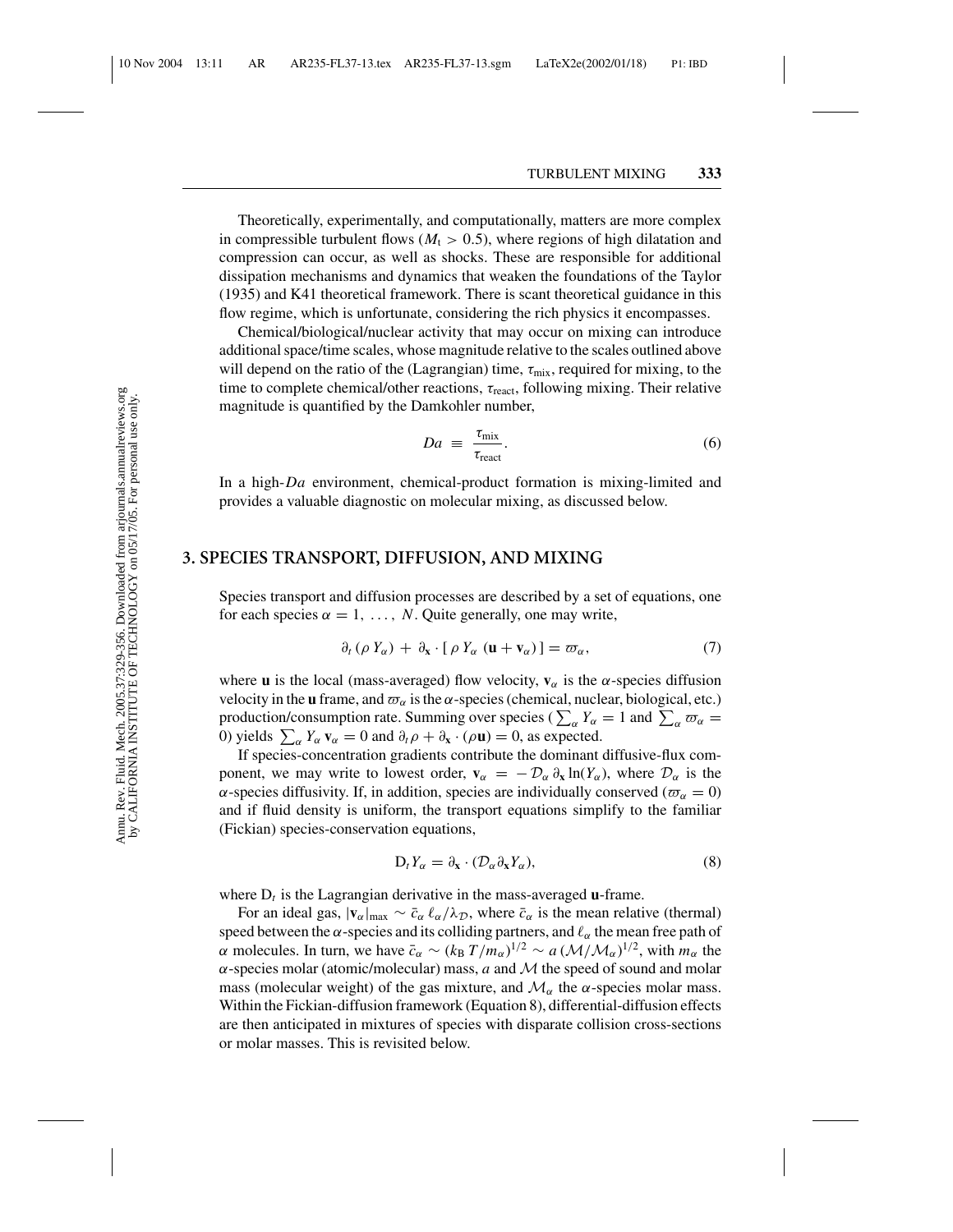If the mixing species are minor components in a common background diluent, the diffusivities,  $\mathcal{D}_{\alpha}$ , can be approximated by the binary-diffusion coefficients of the  $\alpha$ -species and the common background, and are thermodynamic functions of state. If, in addition, the local thermodynamic state is independent of the  $Y_\alpha$ , the transport-diffusion equations are linear in the  $Y_\alpha$  fields. In that case and for a given (turbulent) velocity field, the solution may, at least formally, be regarded as a convolution of a Green's function over the space-time distribution of sources in the flow; a potentially useful construct in formulating statistical models of dispersion from point sources.

In this environment, turbulent mixing will yield  $Y_\alpha(\mathbf{x}, t)$  values bounded by the min-max values in the initial/boundary conditions (the right-hand side of Equation 8 is a local spatial averaging operator). Equation 8 is also consistent with the notion of species transport and diffusion as a process that tends to homogenize fluid composition. However, Equation 8 is incomplete, as is seen by applying it to a gedanken experiment, in which helium and argon are jetted and mixed into a tall pressure vessel. After sufficient time, the flow will come to rest, i.e.,  $D_tY_\alpha = 0$ , under the action of viscosity. However, Equation 8 would then predict a final state of uniform helium-argon mixture profiles, missing the weak, in this case, density and compositional gravitational stratification.

Species diffusion is fundamentally driven by fluxes prescribed by the tendency toward (local) thermodynamic equilibrium and could be expressed as proceeding along components of the gradient of the local chemical potential (e.g., Landau & Lifshitz 1997, Ch. 6). Diffusive transport need not lead to homogenization and can result in partial segregation (unmixing) of species, even if they are initially homogeneously mixed, as in the example above, or in a centrifuge. Chemical potential gradient components are proportional to species-concentration gradients, as in the Fickian diffusion approximation, but also possess components proportional to gradients of pressure, temperature, and any other variables whose differentials enter as chemical potential differentials, as in (differences in) body forces, as in an electrostatic precipitator, for example.

Species-diffusion velocities can be derived from the Boltzmann equation (Hirschfelder et al. 1954), *x* altor, for example the case of  $\mathbf{v}_\alpha = -\sum_{n=1}^{\infty}$ 

$$
\mathbf{v}_{\alpha} = -\sum_{\beta} D_{\alpha\beta} \mathbf{d}_{\beta} - \frac{\mathbf{D}_{\alpha}^{(T)}}{T} \partial_{\mathbf{x}} T, \tag{9a}
$$

where  $D_{\alpha\beta}$  is the diffusion-coefficient matrix,  $D_{\alpha}^{(T)}$  the  $\alpha$ -species thermal-diffusion coefficient, and

$$
\mathbf{d}_{\alpha} \ \equiv \ \partial_{\mathbf{x}} X_{\alpha} \ + \ \frac{1}{p} \left[ \ (X_{\alpha} - Y_{\alpha}) \, \partial_{\mathbf{x}} p \ + \ \rho \ Y_{\alpha} \ \sum_{\beta} Y_{\beta} \left( \mathbf{f}_{\beta} - \mathbf{f}_{\alpha} \right) \right], \tag{9b}
$$

with  $X_\alpha$  and  $f_\alpha$  the  $\alpha$ -species mole fraction and body-force (acceleration) fields. However, species-diffusion velocities for nonideal-gas and condensed-phase mixtures are not as readily derivable from first principles.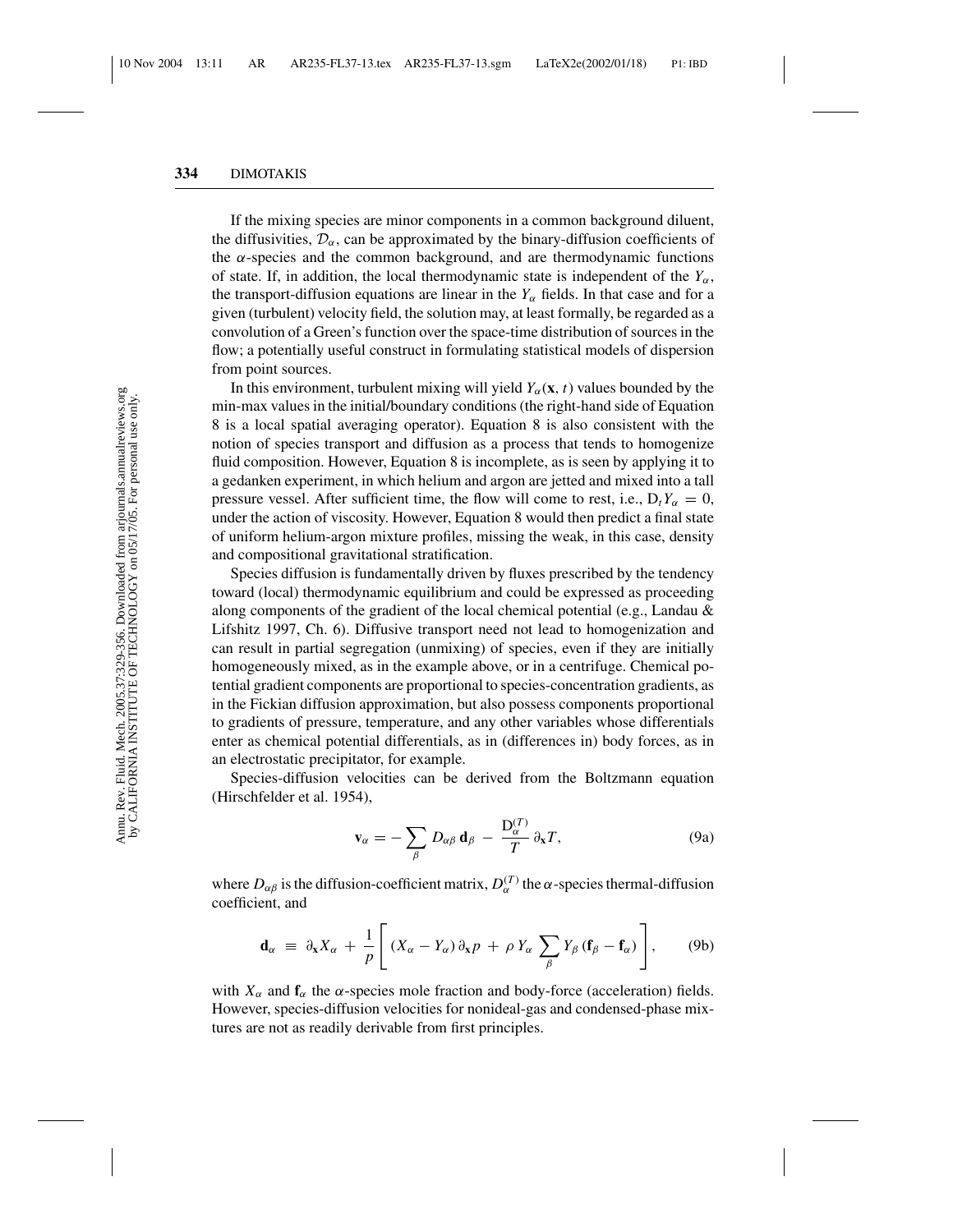Non-Fickian terms in Equation 9 can be important in some turbulent-mixing environments, as in turbulent flames, for example, where a significant variance in species diffusivities can be encountered, and where large temperature gradients, e.g.,  $|\partial_{\mathbf{x}} T| \sim 10^6$  K/m, are not uncommon.

The pressure-gradient (barotropic) term can also be important in turbulent flows. Turbulent vortex cores are scaled by the inner viscous scale,  $\lambda_{\nu}$  (cf. text following Equation 3), with circumferential velocities of the order of the turbulence rms velocities, u' (e.g., Jimenez et al. 1993, Jimenez & Wray 1998). These are wellapproximated as *Re*-independent fractions of outer velocity scales, e.g.,  $u' \approx$ 0.2 *U*. The expected peak Lagrangian (centifugal) fluid acceleration can then be approximated by,  $g_f \approx u^2/\lambda_v \approx 5 \times 10^{-4} (U^2/\delta) Re^{3/4}$ . For  $U \approx 100$  m/s,  $\delta \approx$ 4 cm, and  $Re \simeq 10^5$ , for example, we have,  $g_f \approx 1 \times 10^6$  m/s<sup>2</sup>  $\approx 1 \times 10^5$   $g_0$ , where  $g_0$  is the acceleration of gravity. Such values are comparable to those encountered in high-performance centrifuges.

excursions in inner-scale vortices, i.e.,

Equation 9 (or statistical mechanics) provides a scaling for local concentration  
cursions in inner-scale vortices, i.e.,  

$$
\ln\left(\frac{X_{\alpha}(r=\lambda_v)}{X_{\alpha}(r=0)}\right) \sim -\frac{m_{\alpha}}{k_{\rm B}T} \int_{0}^{\lambda_v} g_{\rm f} dz \sim -\frac{m_{\alpha}u^{\prime 2}}{k_{\rm B}T} \sim -\frac{\gamma \mathcal{M}_{\alpha}}{\mathcal{M}} M_{\rm t}^2, \qquad (10)
$$

where  $\gamma$  is the specific-heat ratio. Disparate molar masses (large differences between  $\mathcal{M}_{\alpha}$  and  $\mathcal{M}_{\alpha}$ , and between  $X_{\alpha}$  and  $Y_{\alpha}$ ) can lead to instantaneous local segregation between premixed species in compressible turbulence (moderate to high *M*t). In this regime, local values for  $Y_\alpha$  outside the min-max bounds in initial/boundary conditions are possible. The argument above, however, is only indicative and derives from incompressible-turbulence scaling, and may not be strictly applicable to compressible turbulence where it predicts these effects are expected.

Interactions with turbulence are more likely to lead to segregation in the case of particle/droplet clouds, an issue of importance to the dynamics of early cloud formation in the atmosphere (e.g., Shaw et al. 1998, Falkovich et al. 2002, Shaw 2003). Approximating the acceleration of an isolated particle in terms of  $\dot{v}_p$  =  $(\mathbf{u}-\mathbf{v}_p)/\tau_p + \mathbf{g}$ , where **u** is the flow velocity,  $\mathbf{v}_p$  is the particle-cloud velocity,  $\tau_p$  is the particle response time, and **g** is the gravitational acceleration, we have  $\mathbf{v}_p \simeq \mathbf{u} + \mathbf{v}_p$  $(\mathbf{g} - \mathbf{u})\tau_{\text{p}} + O(\tau_{\text{p}}^2)$ . Treating the particle number density,  $n_{\text{p}}(\mathbf{x}, t)$ , as a continuum possessing its own velocity field, **v**p, we have (Robinson 1956, Shaw 2003),

$$
\partial_{\mathbf{x}} \cdot \mathbf{v}_{p} \; \simeq \; -\tau_{p} \, \partial_{\mathbf{x}} \cdot (\mathbf{u} \cdot \partial_{\mathbf{x}} \mathbf{u}) = -\tau_{p} \, (4\mathbf{S} : \mathbf{S} - \omega^{2}), \tag{11}
$$

with **S** the strain-rate tensor and  $\omega^2$  the entrophy. The consequences are also familiar to experimentalists who rely on particles as Lagrangian markers for various velocity-measuring techniques (Laser-Doppler Velocimetry, Particle-Imaging Velocimetry, etc.). For example, regions of intense vorticity (vortex cores) can be devoid of particles that centrifuge out  $(\partial_x \cdot v_p > 0)$ , leading to potentially serious conditional-sampling biases and systematic errors.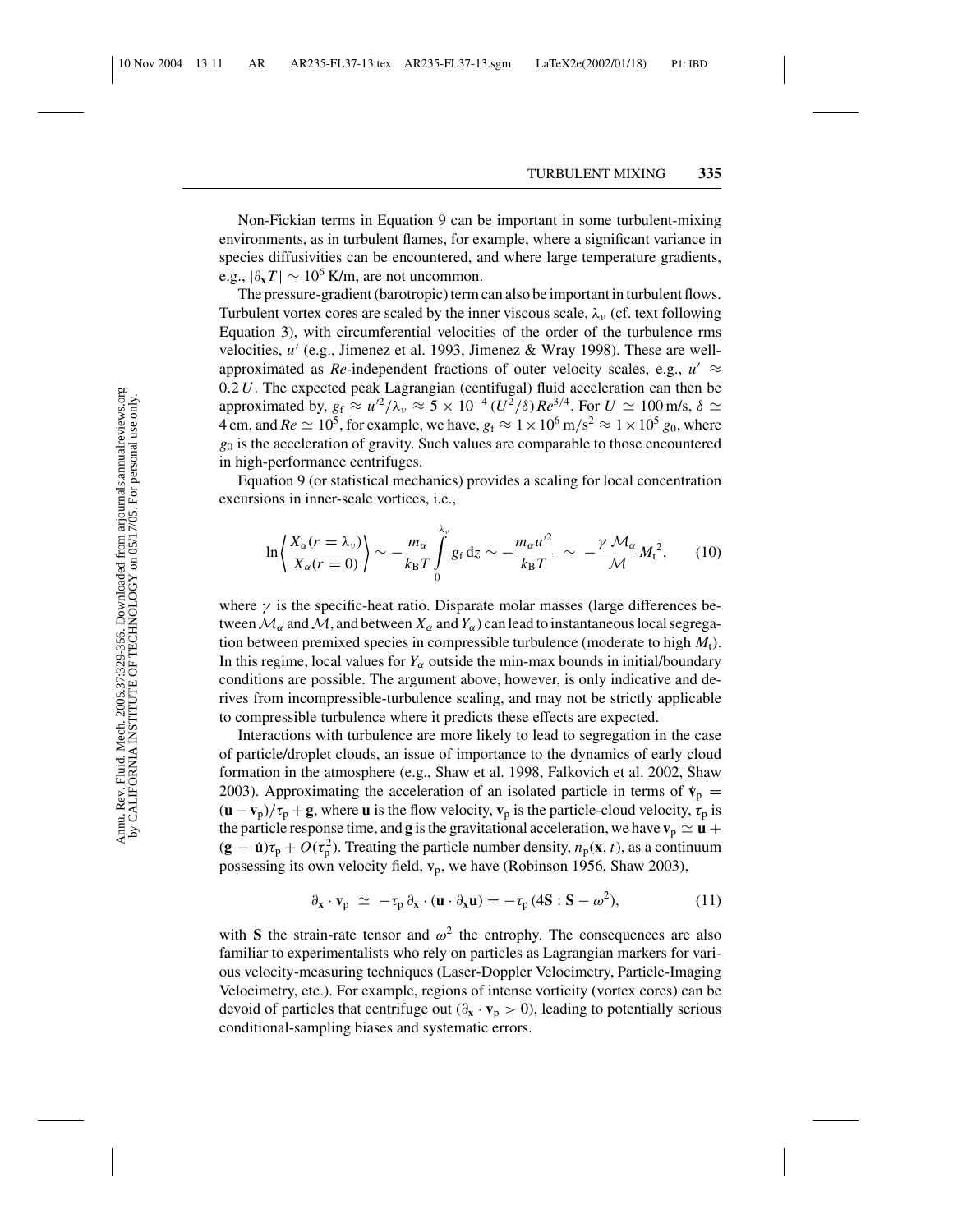#### **4. THE MIXING TRANSITION**

Many flows exhibit qualitatively different behavior beyond a transition Reynolds number,

$$
Re_{\text{tr}} \approx 1-2 \times 10^4
$$
, or, equivalently,  $Re_{\text{Tr}} \approx 10^2$  (12)

(Dimotakis 2000). This transition is encountered in gas- and liquid-phase shear layers, jets, pipe flow, boundary layers (with *Re* based on boundary-layer displacement thickness), bluff-body wakes, grid turbulence and DNS of turbulence in a periodic box, Couette-Taylor flow, high Rayleigh number (*Ra*) thermal convection (*Re* <sup>∼</sup> *Ra*1/2), and Richtmyer-Meshkov instability flow, as well as in vortex rings (Glezer 1988, with  $Re \equiv \Gamma/\nu$ ), transverse jets in a cross flow (Shan & Dimotakis 2001), and, quite possibly, in all flows.

This transition reflects a change in the flow dynamics and manifests itself through a broader spectrum of eddying scales and a weaker Reynolds number dependence of various flow phenomena for higher Reynolds numbers yet, i.e., for *Re* > *Re*tr, and often marks the beginning of a near −5/3 power-law regime in the energy spectrum with increasing *Re*. It is characterized by an increase in strain rates and attendant area of interfacial level sets across which mixing occurs and, as a consequence, an increase in mixing, hence the term.

Examples from liquid-phase shear layers and jets are shown in Figures 1 and 2, respectively. From the flows listed above, we note that this transition occurs in both gas- and liquid-phase flows (not a Schmidt-number effect) as well as in wall-bounded and free-shear flows (independent of large-scale flow structure). Its



**Figure 1** Liquid-phase shear-layer slices of passive scalar field. Color codes high-speed fluid mole fraction. Left:  $Re_{\delta} \simeq 1.75 \times 10^3$ , right:  $Re_{\delta} \simeq 2.3 \times 10^4$  (Koochesfahani & Dimotakis 1986).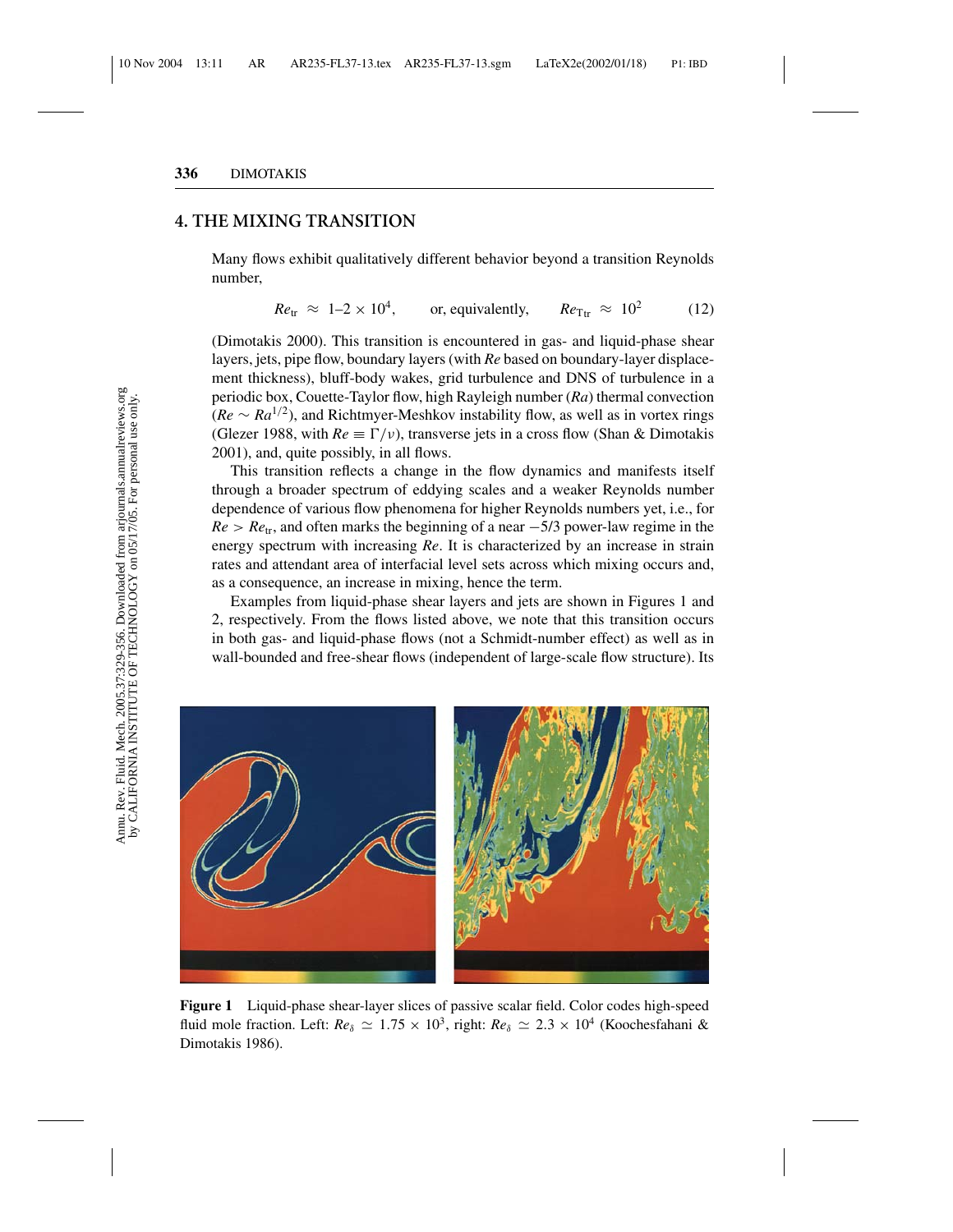

**Figure 2** Liquid-phase turbulent-jet symmetry-plane slices of passive scalar field. Grey scale (contrast-enhanced) codes jet-fluid mole fraction. Left:  $Re \approx 2.5 \times 10^3$ , right:  $Re \approx$  $1.0 \times 10^4$  (Dimotakis et al. 1983).

origins must then be sought in the dynamics over the internal range of scales, i.e., for scales  $\lambda$ , such that  $\lambda_K \ll \lambda \ll \delta$ .

The transition coincides with when energy spectra start to osculate an approximately −5/3 logarithmic slope with increasing *Re*, that may, in turn, be identified with the emergence of an inertial inviscid range of eddies. This suggests that the post-transition regime requires a sufficient scale separation to support quasiinviscid dynamics. Expanding on the H. Liepmann idea on the similarity between the Taylor scale and the viscous-layer scale dependence on *Re*, we define the Liepmann-Taylor scale,  $\lambda_{LT}$ , as a laminar scale,

$$
\lambda_{LT} = 5.0 \,\delta \, Re^{-1/2} \,, \tag{13}
$$

where the numerical prefactor corresponds to the thickness of an internal laminar shear layer developing across the  $\delta$  extent of the flow, as well as for a Blasius boundary layer (Dimotakis 2000). Because viscous effects span from the outer scale,  $\delta$ , to  $\lambda_{LT}$  and influence inner scales below  $\lambda_{\nu} \approx 50 \lambda_{K}$ , inviscid dynamics require, at a minimum, room for  $\lambda$ -size eddies such that,

$$
\delta > \lambda_{LT} > \lambda > \lambda_{\nu} > \lambda_{K} \Rightarrow \frac{\lambda_{LT}}{\lambda_{\nu}} \gtrsim 0.1 \; Re^{1/4} \gtrsim 1 \; \Rightarrow \; Re \gtrsim 10^{4}, \qquad (14)
$$

in accord with observation.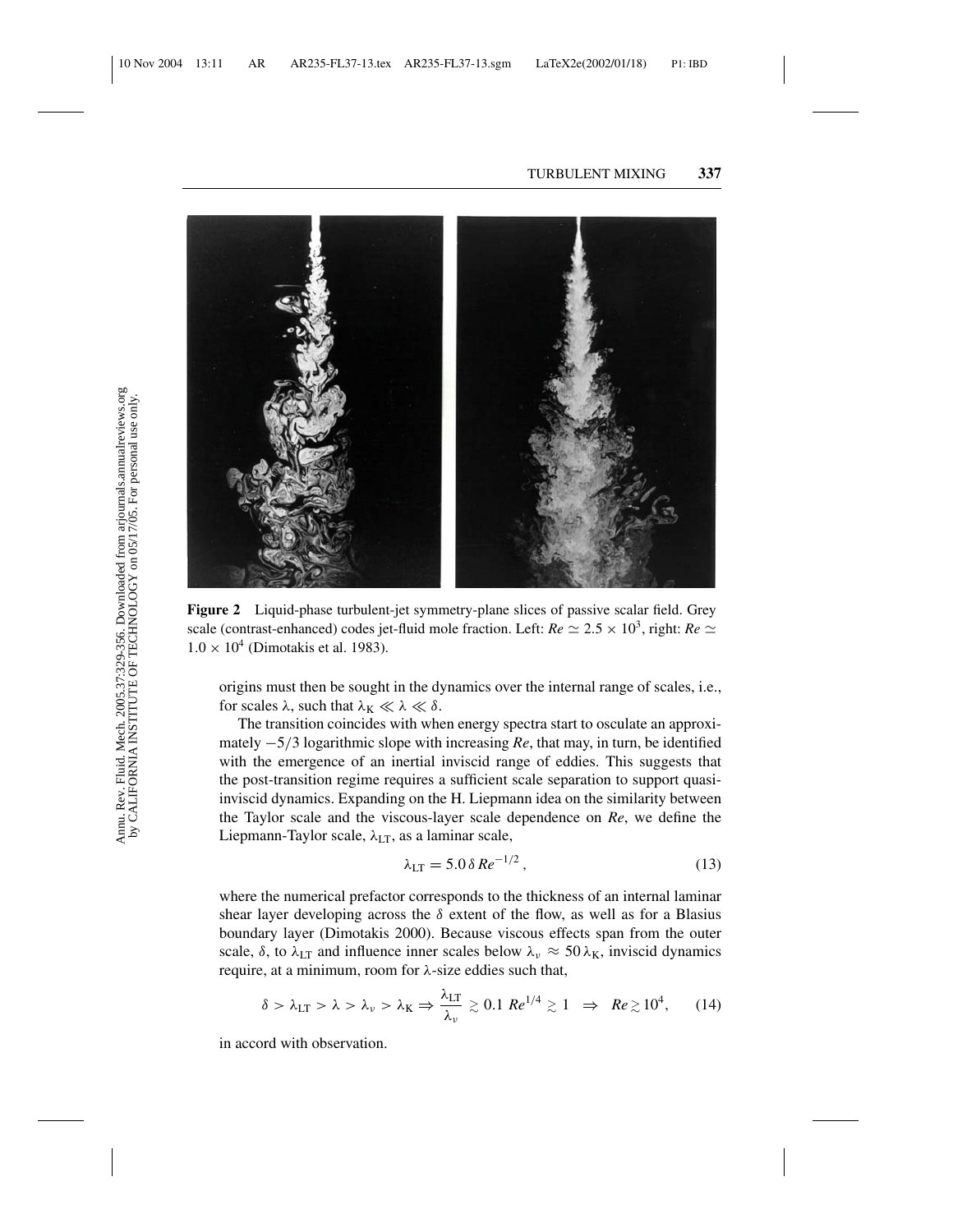Experimental evidence indicates that *Re* effects on the dynamics and mixing become substantially weaker with increasing  $Re$ , for  $Re > Re<sub>tr</sub> \approx 10<sup>4</sup>$ . Conversely, experiment/DNS results for  $Re \leq Re_{tr} \approx 10^4$  should be viewed with caution, with extrapolations from such results to the higher *Re*'s typically of interest (fully developed turbulence) of dubious validity.

The discussion below focuses on mixing in high-*Re* (fully developed, postmixing-transition,  $Re > Re<sub>tr</sub>$ ) flows.

#### **5. LEVEL 1: PASSIVE-SCALAR MIXING**

Here, mixing and mixed fluid refer to molecularly mixed fluid, i.e., fluid whose local composition has been altered by interdiffusion of two, or more, fluids or species. Simplifying the discussion to mixing of two fluids for which a conserved scalar formulation is an adequate approximation (negligible differential-diffusion effects), the local composition can be described by the mixture-fraction field,  $Z(\mathbf{x}, t)$ , with values  $\epsilon \leq Z \leq 1 - \epsilon$  representing mixed fluid, for some small  $\epsilon$ . This permits the species mass-fraction fields,  $Y_\alpha(\mathbf{x}, t)$ , to be approximated as functions of the mixture-fraction field alone, i.e.,  $Y_\alpha(\mathbf{x}, t) = Y_\alpha(Z) = Y_\alpha[Z(\mathbf{x}, t)].$ 

Statistics of the mixed-fluid mixture-fraction field can, at least in principle, be expressed in terms of the Probability Density Function (PDF) of composition,  $p(Z; \mathbf{x}; Re, Sc,...)$ . For flow developing along x that is two-dimensional (2D) in the mean, the mixed-fluid (thickness) fraction can be expressed in terms of the PDF by excluding the probability of unmixed fluid, i.e. (with a weak dependence on  $\epsilon$ ),

$$
\frac{\delta_{\mathbf{m}}(x)}{\delta(x)} = \frac{1}{\delta(x)} \int\limits_{\mathbf{y}} \int\limits_{Z=\epsilon}^{1-\epsilon} p(Z; x, y) \, dZ \, dy. \tag{15}
$$

In practice, direct measurements of mixing in high-*Re* flows are difficult. DNS on ever more powerful computational resources recently permitted some valuable studies of mixing, even though the inexorable scaling considerations (section 2) limit those studies to moderate, or near-transitional, *Re*'s and near-unity *Sc*'s. Probing the statistics of  $Z(x, t)$  by direct measurement in experiments, as necessary to compile  $p(Z; x)$  for Equation 15, for example, requires full resolution of turbulent diffusion space-time scales (section 2).

Under-resolved measurements do not distinguish between a homogeneous 50:50 mixture and 50:50 occupancy by unmixed fluids in the measurement time interval or probe volume, for example, and produce totally erroneous PDF estimates; a gas-phase (*Sc*  $\approx$  1) shear layer with  $\delta \simeq 3$  cm and  $\Delta U \approx 50$  m/s (*Re*  $\approx 10^5$ ), and  $U_c \approx (U_1 + U_2)/2 \approx \Delta U$ , yields  $\lambda_K \approx \lambda_B \approx 5 \,\mu \text{m}$  and  $t_B = \lambda_B/U_c \approx 0.1 \,\mu \text{s}$ . Although viscous/diffusion scales are larger (cf. Equation 3 and discussion following), Nyquist and other sampling requirements (e.g., stemming from finite signal-to-noise considerations) render direct  $Z(x, t)$  measurements (e.g., with fine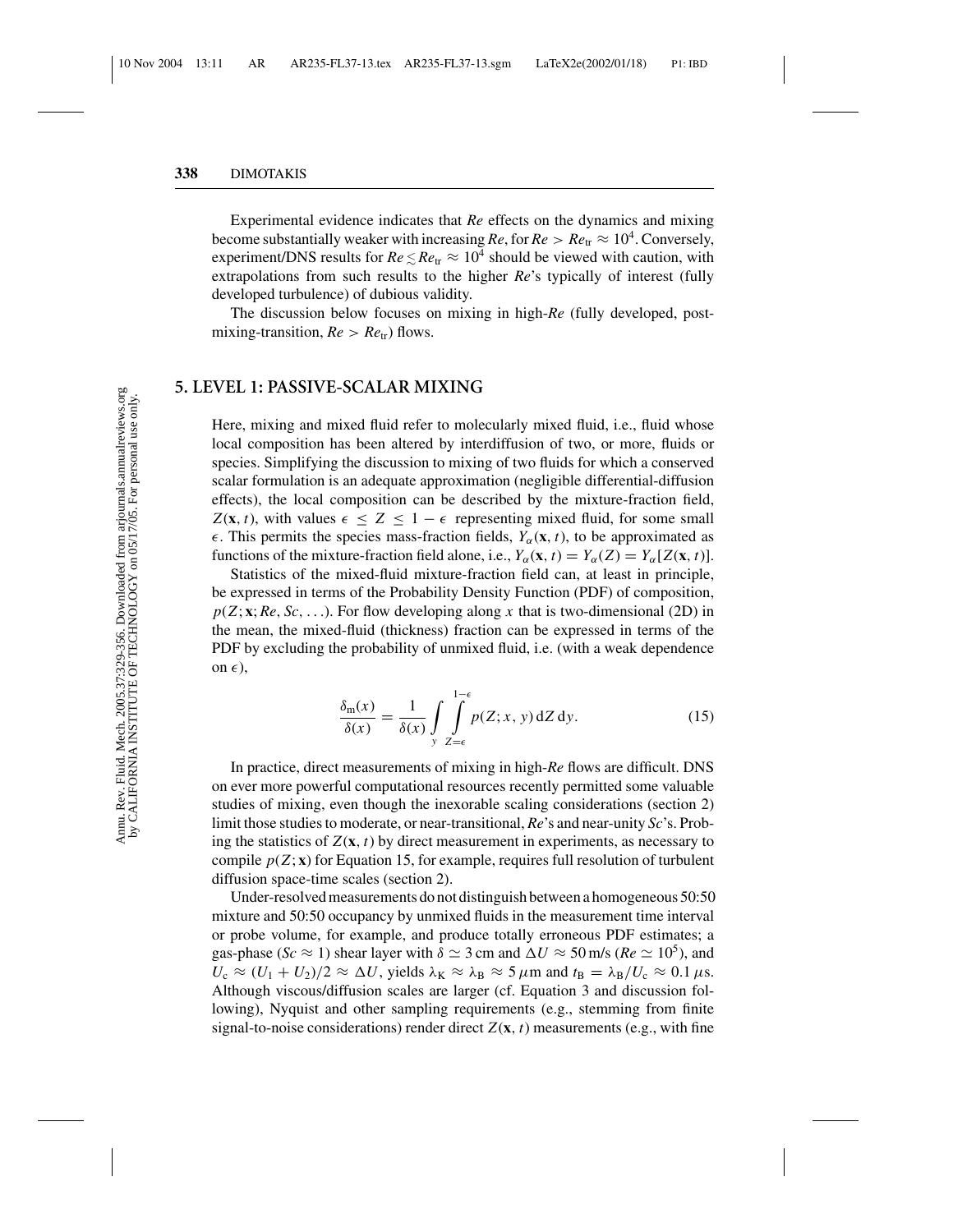cold wires for temperature, or lasers for species concentration) beyond reach in high-*Re* flows for the foreseeable future. Direct measurements in high-*Re* liquidphase shear layers,  $(\lambda_{\mathcal{D}})_{\text{gas}} \approx 30 (\lambda_{\mathcal{D}})_{\text{liq}}$ , are even further from the offing, if at all possible.

In view of this difficulty and the need to compare theory with experiment, the means by which mixing is actually measured in high-*Re* flows are important. Mixed-fluid fraction (Equation 15) and other mixing statistics can be estimated using irreversible chemical reactions in the fast-kinetic regime ( $Da \gg 1$  in Equation 6). In this regime, the number of moles of chemical product formed—equivalently, the temperature rise from chemical-product formation in a fluid of uniform heat capacity—derives from the number of moles reacted and, in turn, from the number of reactant moles mixed on a molecular scale. The mean temperature rise  $\Delta T(\mathbf{x}; Z_{\phi}) = \langle \Delta T(\mathbf{x}, t; Z_{\phi}) \rangle_t$ , corresponding to an equivalence ratio,  $\phi$  (moles of high-speed fluid required to completely consume a mole of low-speed fluid in a shear layer), or a stoichiometric-mixture fraction,  $Z_{\phi} = \phi/(1 + \phi)$ , normalized by the adiabatic flame temperature rise of the reaction,  $\Delta T_f(\mathbf{Z}_\phi)$ , can be integrated across a turbulent 2D shear layer to yield the chemical product thickness (Dimotakis 1991),

$$
\delta_{P}(x; Z_{\phi}) = \int_{y} \left[ \left\{ \int_{0}^{Z_{\phi}} \frac{Z}{Z_{\phi}} + \int_{Z_{\phi}}^{1} \frac{1 - Z}{1 - Z_{\phi}} \right\} p(Z; x, y) dZ \right] dy
$$

$$
= \int_{y} \frac{\Delta T(x, y; Z_{\phi})}{\Delta T_{f}(Z_{\phi})} dy.
$$
(16)

The ratio  $\delta_P(Z_\phi)/\delta$  measures the volume (mole) fraction occupied by chemical product formed with entrained freestreams at a stoichiometric mixture ratio,  $\phi$ . Combining a low- $Z_{\phi}$  experiment with an experiment at  $1 - Z_{\phi}$  (runs at  $\phi$  and  $1/\phi$ ), we have,<br>  $\frac{\delta_{\rm m}}{\delta} \simeq (1 - Z_{\phi}) \left[ \frac{\delta_{\rm P}(Z_{\phi})}{\delta} + \frac{\delta_{\rm P}(1 - Z_{\phi})}{\delta} \right],$  (17)  $1/\phi$ ), we have,

$$
\frac{\delta_{\rm m}}{\delta} \simeq (1 - Z_{\phi}) \left[ \frac{\delta_{\rm P}(Z_{\phi})}{\delta} + \frac{\delta_{\rm P}(1 - Z_{\phi})}{\delta} \right], \tag{17}
$$

with  $\epsilon \approx Z_{\phi}/2$  (Equation 15). This is quantitative, exploits a molecular probe to measure a molecular process, and obviates the need for high space-time resolution (only average quantities need to be measured).

To relate  $\delta_{\rm m}/\delta$  to flow parameters, we note that entrainment is driven by largescale dynamics, dispersion by large and intermediate scale dynamics, and mixing by the small (viscous/diffusive) scales, that dominate, in turn, the surface-tovolume ratio,  $S$ , of the interface between mixing species, e.g., the level set,  $Z(\mathbf{x}, t) = Z_0 = \langle Z \rangle_{\mathbf{x}}$ . For a free shear layer, for example,  $\langle Z \rangle_{\mathbf{x}}$  is set by the (volumetric) entrainment ratio, the ratio of high-speed to low-speed fluid entrained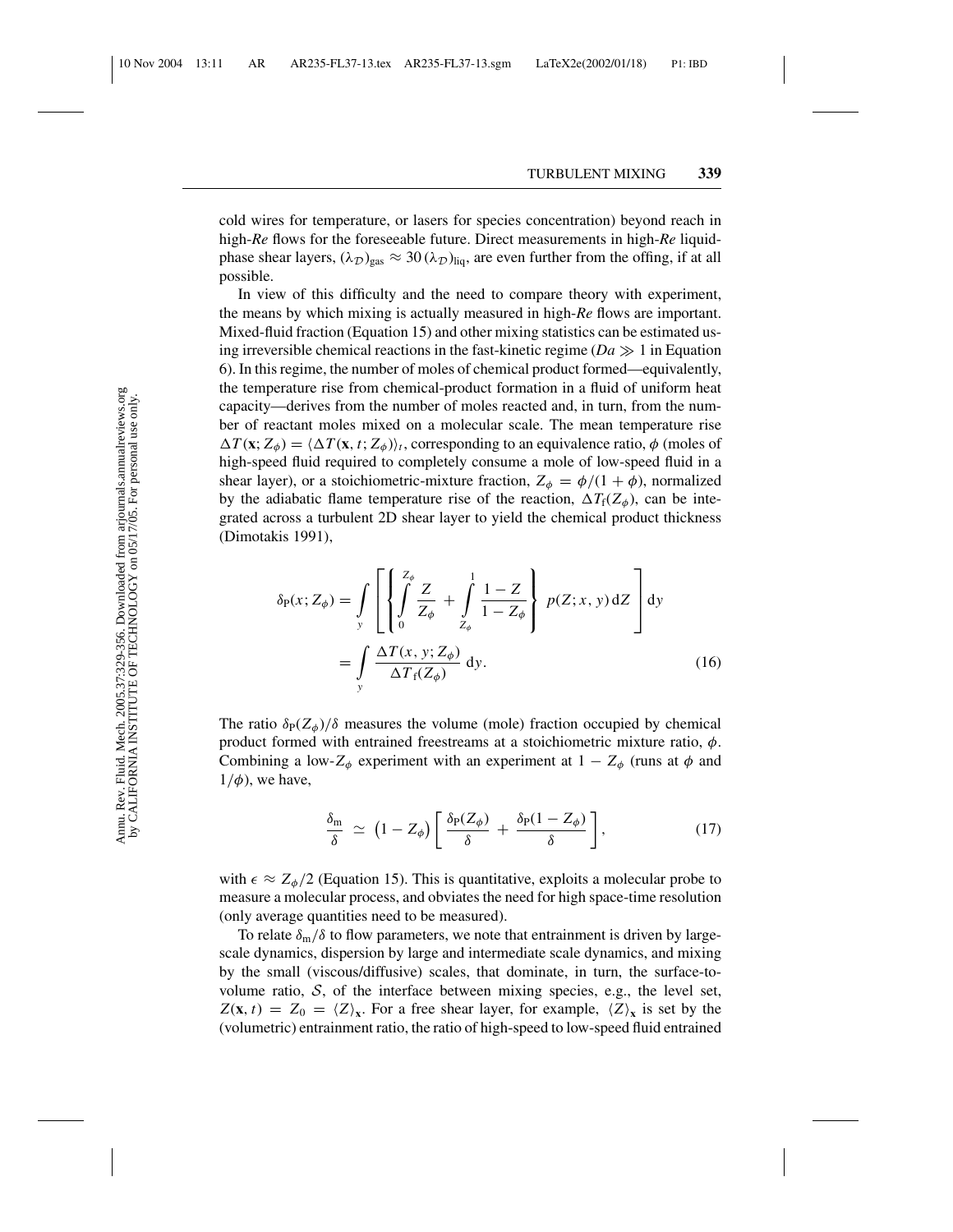(Dimotakis 1986), *EV* , i.e.,

$$
\langle Z \rangle_{\mathbf{x}} = Z_E \equiv \frac{E_V}{1 + E_V}.\tag{18}
$$

In high-*Re* turbulence, where K41 scaling (Equation 3) is expected to apply, interfacial surface-to-volume ratio scales as,  $S \sim 1/\lambda_{min} \sim 1/\lambda_K \sim Re^{3/4}/\delta$ . As a consequence, one might expect a strong dependence of mixing on *Re*. However, experiments at high-*Re* indicate that the dependence of mixing on *Re* ranges from weak to difficult to discern, and is easily masked by effects that may accompany changes in *Re* in a particular flow, such as boundary or initial/inflow conditions (George 1989, Slessor et al. 1998). This observation can be reconciled with the scaling for  $S$ , above, by noting that the inner K41 strain rate (reciprocal of K41 time) scales as  $\sigma_K = 1/t_K = \sqrt{\varepsilon/\nu} \propto (\Delta U/\delta)Re^{1/2}$  and that inner-scale diffusionlayer thicknesses scale as  $\lambda_{\mathcal{D}} \sim (\mathcal{D}/\sigma_K)^{1/2}$  (cf. Batchelor 1959, and Equation 5 and related discussion).

If the volume fraction (thickness) occupied by mixed fluid is modeled as that occupied by diffusion layers of thickness  $\lambda_D$  astride the interfacial surface area S (per unit volume), as modeled above, we find to leading order ( $Sc \approx 1$ , i.e.,  $D \approx \nu$ ) for a given flow (Dimotakis 1991),

$$
\frac{\delta_{\rm m}}{\delta} \propto S \lambda_{\mathcal{D}} = \frac{Re^{3/4}}{\delta} \sqrt{\frac{\mathcal{D}}{\sigma_{\rm K}}} \approx Re^{3/4} \sqrt{\frac{\nu}{\delta \Delta U}} Re^{-1/4} \neq \text{fn}(Re). \quad (19)
$$

Weaker (e.g., logarithmic) dependencies on *Re* are admissible in the argument. Although  $\delta_{\rm m}/\delta$  may not be independent of *Re* in high-*Re* flows, the argument indicates a dependence on *Re* that is weaker than power-law, in accord with observation. We also recognize the result of a singular-perturbation problem:  $\delta_m/\delta$ is the product of  $S \to \infty$  and  $\lambda_{\mathcal{D}} \to 0$ , as  $Re \to \infty$ , in a manner that leaves the product (approximately) independent of *Re*.

If the dependence on *Sc* is to be captured for  $Sc > 1$ , the argument(s) must also be extended to the sub- $\lambda_K$  regime. Preliminarily, at fixed *Re*, the limit of *Sc*  $\rightarrow \infty$ is not a singular perturbation problem (cf. Equation 8 in fixed flow and consider varying the fluid property  $D \to 0$ ) and we expect<br>  $p(Z; \mathbf{x}; Re, Sc \to \infty) \to [1 - \langle Z(\mathbf{x}) \rangle] \delta_D$ <br>
with  $\langle Z(\mathbf{x}) \rangle_{\mathbf{x}} = \int_Z Z p(Z; \mathbf{x}) dZ$  and  $\delta_D(Z)$  the D

$$
p(Z; \mathbf{x}; Re, Sc \to \infty) \to [1 - \langle Z(\mathbf{x}) \rangle] \delta_{\text{D}}(Z) + \langle Z(\mathbf{x}) \rangle \delta_{\text{D}}(1 - Z) \quad (20a)
$$

with  $\langle Z(\mathbf{x}) \rangle_{\mathbf{x}} = \int_{\mathcal{I}} Z \ p(Z; \mathbf{x}) dZ$  and  $\delta_{\mathcal{D}}(Z)$  the Dirac delta function, and

$$
\frac{\delta_{\rm m}(Re, Sc \to \infty)}{\delta} \to 0. \tag{20b}
$$

The argument implicit in Equation 19 treats diffusion layers as disjoint. However, diffusion layers will merge at small scales, leading to the formation of nearly homogeneously mixed local regions. A proper tally must include the contribution to the mixed-fluid fraction of both separated and merged diffusion layers.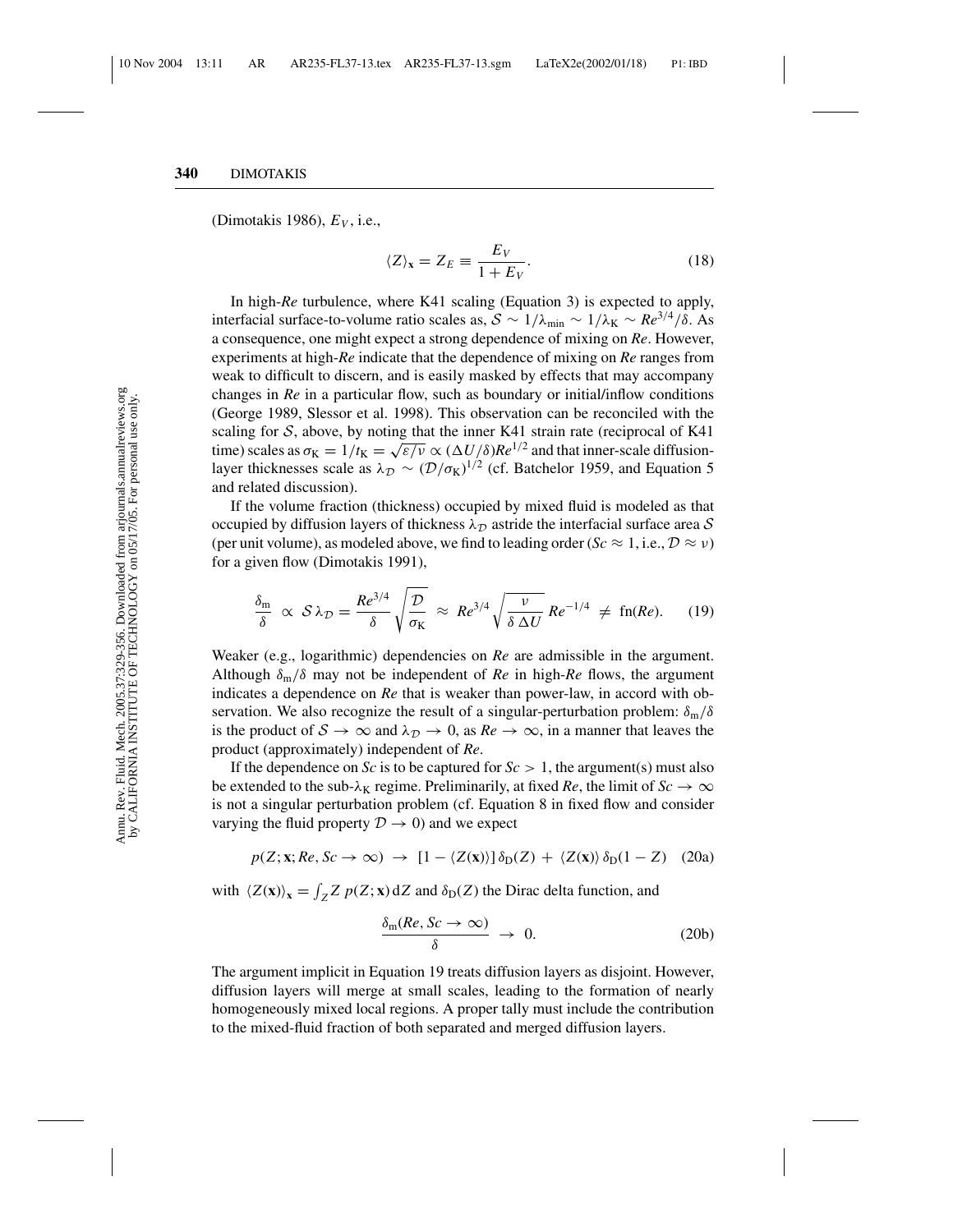Such a model was proposed by Broadwell & Breidenthal (1982), who partitioned mixed fluid as residing in strained diffusion layers between unmixed entrained fluids and homogeneously mixed fluid. In a subsequent discussion, Broadwell & Mungal (1991) specified that the diffusion layers should be modeled as subjected to the large-scale strain rate,  $\sigma_{\delta} \sim U/\delta$ , with a viscous thickness given by the Taylor scale (Equation 2b), and a homogeneously mixed fluid at the composition *Z* = *Z<sub>E</sub>* (Equation 18). The PDF from the Broadwell-Breidenthal-<br>Mungal (BBM) model (integrated across the transverse coordinate, *y*) is then (for<br> $Z \neq 0, 1$ ),<br> $p(Z) dZ = \left[ C_H \delta_D (Z - Z_E) + C_F \frac{p_F(Z)}{\sqrt{Re Sc}} \right] dZ.$ Mungal (BBM) model (integrated across the transverse coordinate, *y*) is then (for  $Z \neq 0, 1$ ,

$$
p(Z) dZ = \left[ C_{\rm H} \delta_{\rm D} (Z - Z_E) + C_{\rm F} \frac{p_{\rm F}(Z)}{\sqrt{Re S_c}} \right] dZ.
$$
 (21a)

In this expression,  $p_F(Z)$  is the PDF of composition in strained laminar diffusion layers between  $Z = 0$ , 1 fluids (error-function *Z*-profile), and  $C_H$  and  $C_F$  are constants to be determined by fitting experimental data. Applying the BBM model PDF to a shear layer yields a product volume fraction,

$$
\frac{\delta_{\rm P}(Z_{\phi}; Re, Sc)}{\delta} \simeq C_{\rm H} + \frac{C_{\rm F}}{\sqrt{Re Sc}} F(Z_{\phi}), \quad F(Z_{\phi}) \equiv \frac{e^{-z_{\phi}^2}}{\sqrt{\pi} Z_{\phi} (1 - Z_{\phi})},
$$
\n(21b)

with erf( $z_{\phi}$ )  $\equiv (\phi - 1)/(\phi + 1) = 2Z_{\phi} - 1$ . The mixed-fluid fraction,  $\delta_{\rm m}/\delta$ , can then be computed using Equation 19. BBM assume a *Re*-independent contribution to  $\delta_{\rm m}/\delta$  from homogeneously mixed fluid and predict a negligible contribution from diffusion layers in water. The model accommodates the decrease in  $\delta_{\rm m}/\delta$ with increasing *Sc*, observed in the comparison of gas-phase (*Sc* ∼ 1, Mungal & Dimotakis 1984) versus liquid-phase (*Sc* <sup>∼</sup> 103, Koochesfahani & Dimotakis 1986) shear layers (factor of ∼2 lower for liquid-phase mixing), at comparable flow conditions and *Re* (cf., Dimotakis 1991). BBM model predictions are independent of viscosity (*Re*) and depend on the Peclet number,  $Pe \equiv \delta U/D = Re Sc$ , only, i.e., not on *Re* and *Sc* separately. The BBM model has the limiting behavior,  $\delta_{\rm m}(Re \to \infty, Sc)/\delta = \delta_{\rm m}(Re, Sc \to \infty)/\delta = C_{\rm H} = \text{const.}$ , i.e., an algebraic *Re* dependence at fixed *Sc*, and a (*Sc*  $\rightarrow \infty$ )-limit, at fixed *Re*, not in accord with Equation 20b.

In an alternative proposal for mixing in high-*Re* shear layers (Dimotakis 1989), mixed fluid is modeled as in diffusion layers across the full turbulence  $\lambda$  spectrum in a K41 strain-rate field:  $\sigma(\lambda > \lambda_c) \approx \sigma_c (\lambda_c/\lambda)^{2/3}$ ,  $\sigma(\lambda < \lambda_c) = \sigma_c$ , with  $\lambda_c = \beta^{3/2} \lambda_K$ ,  $\sigma_c = \nu/(\beta \lambda_K^2)$ , and  $\beta \simeq 3$ . Diffusion layers are treated as spaced by  $\lambda$  along space curves locally perpendicular to  $Z_E$ -isosurfaces, and merging at small  $\lambda$  as part of a continuous process. The model assumes a statistical-weight contribution for each  $\lambda$ , given by  $w(\lambda > \lambda_c) d\lambda \approx d\lambda/\lambda$ , consistent with K41 (no characteristic length in the inertial range), and  $w(\lambda < \lambda_c) d\lambda \approx d\lambda/\lambda_c$ ; incorporates the K62 proposal for fluctuations in  $\varepsilon$  (Kolmogorov 1962); and treats the shear-layer entrainment ratio, *E*, as log-normally distributed (Bernal 1988). The Dimotakis (1989) model computes the product thickness for a chemical reaction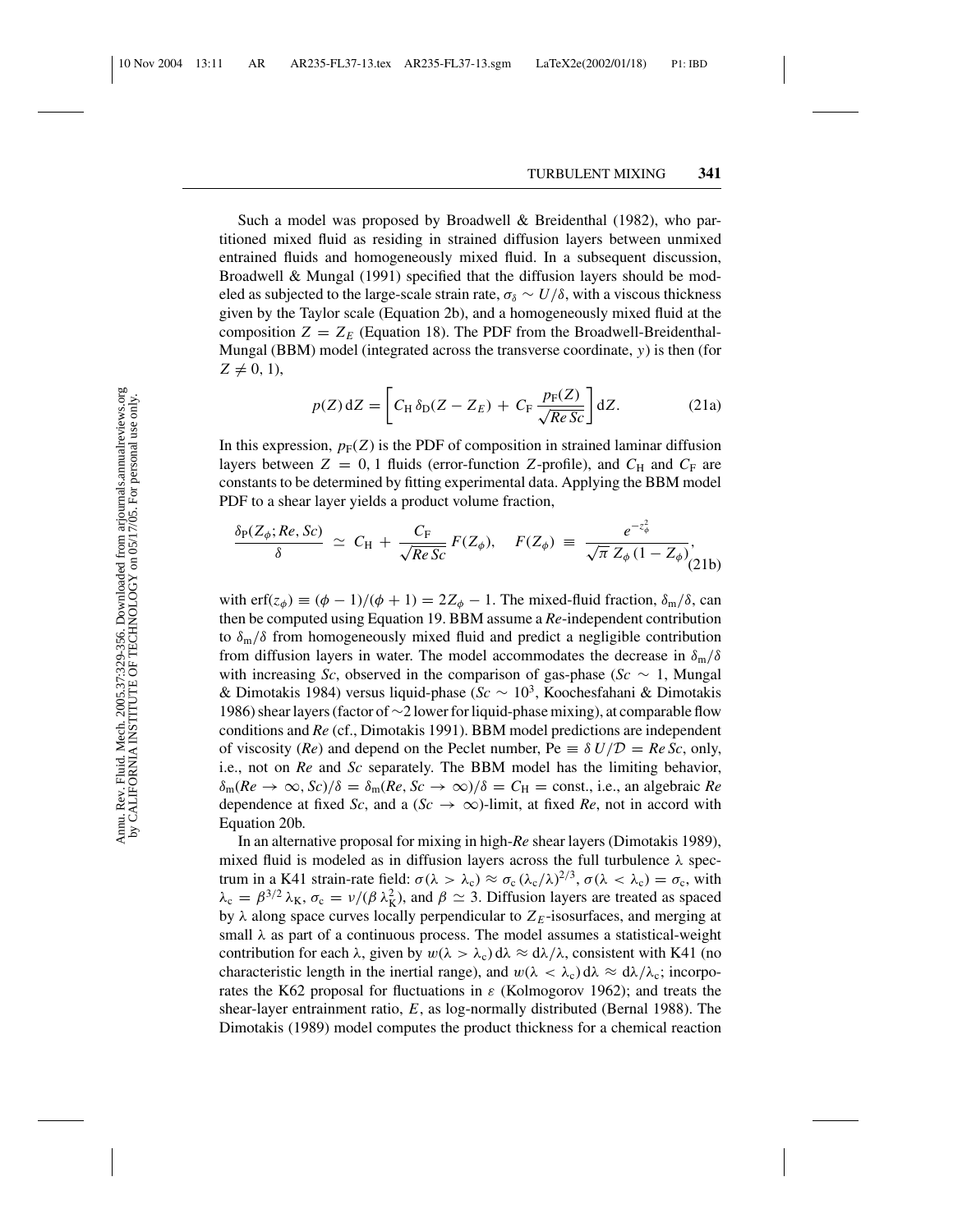in the fast-kinetic regime, yielding,

$$
\frac{\delta_{\rm P}(Z_{\phi}; Re, Sc)}{\delta} \simeq \frac{B(Z_{\phi}; Sc)}{1 + \ln(\beta Sc^q/C_{\rm B}) + \frac{3}{4}\left(1 - \frac{\mu}{8}\right)\ln\left(Re/Re_{\rm cr}\right)},\tag{22}
$$

where  $C_{\text{B}} = 1.6$  (cf., Equation 4, and equation 2.38 and discussion in Dimotakis 1989); for  $Sc \geq 1, q = 1/2$ ;  $B(Z_{\phi}; Sc)$  depends on whether diffusion-layer merging is expected at scales larger/smaller than  $\lambda_c$ , as estimated by the model, and weakly on  $Z_{\phi}$ , for small  $Z_{\phi}$  ( $\epsilon$  in Equation 15);  $\mu \simeq 0.20{\text -}0.45$  is the dissipation-rate fluctuation coefficient (Kolmogorov 1962; Monin & Yaglom 1975, section 25; Oboukhov 1962), with values  $\mu \approx 0.25$  (Van Atta & Antonia 1980) and  $\mu \approx$ 0.30 (Ashurst et al. 1987), the latter value assumed in Dimotakis (1989); and  $Re<sub>cr</sub> \simeq 26$  (critical *Re* for viscous free-shear layer transition). The mixed-fluid fraction,  $\delta_{\rm m}/\delta$ , is then estimated with Equation 17. Other than the choices outlined above, no adjustable parameters are employed. The model captures the difference in  $\delta_{\rm m}/\delta$  between gas- and liquid-phase mixing (Dimotakis 1989, figure 26) and the predicted weak dependence on *Re* is in accord with experiment, at least in the *Re*-range where data are available, as illustrated below. It also predicts that  $\delta_{\rm m}(Re \to \infty)/\delta \to 0$ , albeit slowly (see Dimotakis 1989 and 1991 for further discussion).

Figure 3 depicts gas-phase  $\delta_P/\delta$  data for  $4 \times 10^4 \le Re \le 7 \times 10^5$ , measured using the hydrogen-fluorine chemical reaction at  $\phi = 1/8$  ( $Z_{\phi} \simeq 0.11$ ), in the



**Figure 3** Chemical-product thickness versus  $Re$  at  $\phi = 1/8$ . Square: Mungal & Dimotakis (1984), diamonds: Mungal et al. (1985), pentagons: Frieler (1992), uppointing triangles: Bond (1999), down-pointing triangle: Slessor (1998). Model predictions: Dotted (blue-shaded) line BBM, dashed (pink-shaded) line Dimotakis (1989).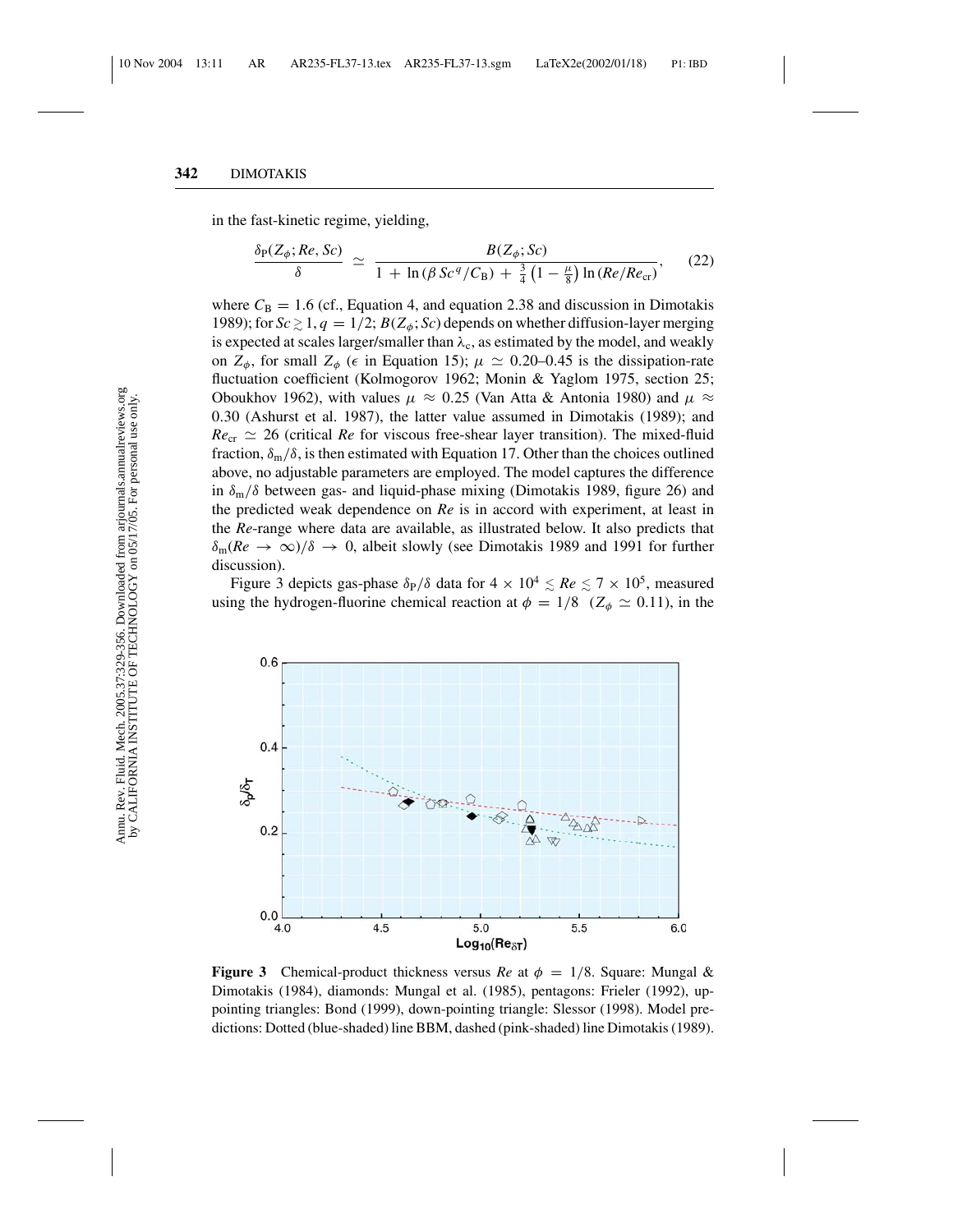fast-kinetic regime, at low heat release (Bond 1999). The data indicate a decreasing chemical-product (mixed-fluid) mole fraction with increasing *Re*, at least in this *Re* regime. Also plotted in Figure 3 are the predictions of the BBM model (dotted blue-shaded line), fitting the point at  $Re \simeq 6.3 \times 10^4$  (Mungal & Dimotakis 1984) and the point from the liquid-phase experiment by Koochesfahani & Dimotakis (1986) at a comparable *Re* to determine the  $C_H$  and  $C_F$  constants, as recommended by the authors (Equation 21), as well as the prediction of the Dimotakis (1989) model (dashed pink-shaded line). This flow exhibits a strong dependence on inflow conditions (boundary-layer state), in the range  $5.2 \le \log_{10}(Re) \le 5.5$ (Slessor et al. 1998), rendering extrapolation to higher-*Re* on the basis of these data of questionable value and appreciate that higher-*Re* experimental data may not be in the offing. Considering the very large *Re* range encountered in engineering and nature, this issue is important but may require resolution by other means.

Experimental evidence indicates that the (slight) decrease in mixing with increasing *Re* may be peculiar to shear layers and not observed in post-mixingtransition turbulent jets, for example (Dimotakis 2000). Experiments (e.g., compilation in Dahm & Dimotakis 1987) also suggest that mixing measures are less sensitive to *Sc* as well, indicating a rather different role for molecular transport coefficients in turbulent jet mixing. An example is "flame length", i.e., the number of nozzle diameters required to entrain and mix ambient fluid such that (all parts of) the jet-nozzle fluid are mixed to below a certain composition. Although the expected dependence of scalar dispersion and fluctuations on *Sc* are welldocumented (e.g., Taylor 1953, 1954; Batchelor 1959; Saffman 1960; Dowling & Dimotakis 1990; Miller & Dimotakis 1996; Papavasiliou & Hanratty 1997; Warhaft 2000; Papavasiliou 2002; Villermaux 2002), differences in the sensitivity of mixing to molecular-transport coefficients at high-*Re*, between turbulent shear layers and jets, for example, suggest that universal theories of turbulent mixing will not likely prove successful. This is despite the fact that mixing is a small-scale phenomenon and hopes of universality for small-scale behavior and statistics often dot theoretical discussions.

#### **6. LEVEL 2: MIXING COUPLED TO DYNAMICS**

In Level-2 mixing, flow dynamics are altered by mixing processes. Examples arise in stably stratified and unstable inhomogeneous (variable-density) flows subjected to imposed pressure gradients, or external force/acceleration fields. An important characteristic that distinguishes such flows from Level-1 mixing is the generation of baroclinic vorticity that derives from misalignments between pressure and density gradients, or, equivalently, temperature and entropy gradients in the flow. Vorticity generated by this mechanism will drive internal Kelvin-Helmholtz layers and instability that can/will increase scalar- or density-isosurface generation and, by extension, mixing. Mixing is coupled to dynamics by homogenizing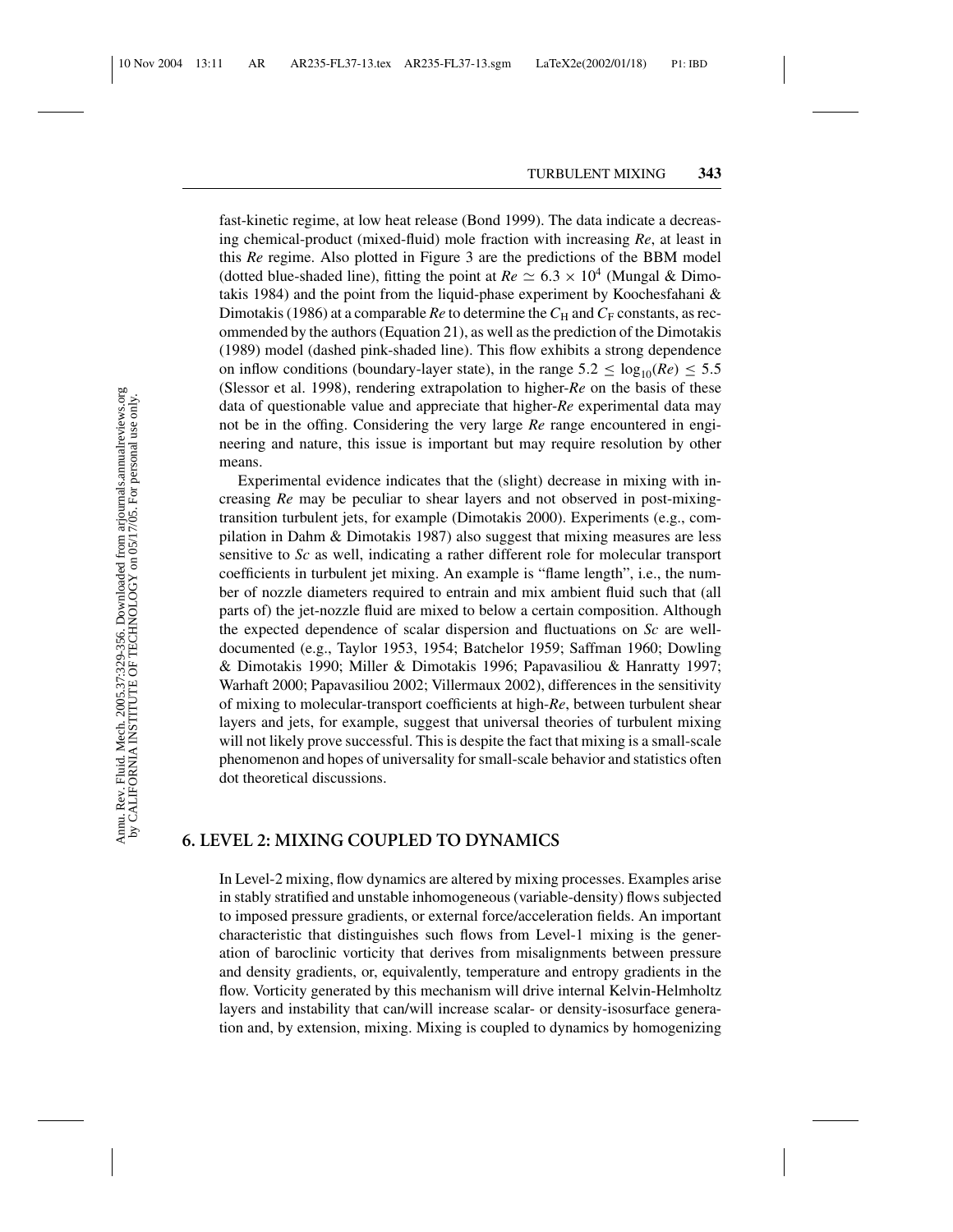density variations (decreasing gradients), thereby altering local baroclinic vorticity generation.

Rayleigh-Taylor Instability (RTI) flows provide a good example of the coupling of mixing with the flow dynamics. These flows occur whenever a flow with a density gradient is subjected to acceleration (with a component) opposite this gradient (Rayleigh 1883; Taylor 1950; Chandrasekhar 1955, 1961; Sharp 1984). Emptying of an inverted glass of water is a consequence of RTI, as readily demonstrated by inverting a water-filled glass covered by a thin sheet of paper (suffices to impede interfacial instability growth; one atmosphere pressure supports  $\approx$ 10 m of water). However, experiments are difficult and much of our knowledge on RTI mixing derives from computer simulations (DNS) at necessarily moderate *Re*'s, at least at this writing (e.g., Cook & Dimotakis 2001, 2002; Cook & Zhou 2002).

A dynamic role that mixing plays in RTI illustrates a mechanism not uncommon in unstably stratified flows and can be appreciated by a useful model of RTI mixing-zone growth. RTI growth is driven by the conversion to kinetic energy of the potential energy in the originally inverted stratification (Fermi & von Neumann 1955, Sharp 1984). Semi-quantitatively, it can be understood in terms of rising/falling buoyant bubbles/"spikes" driven by the density difference,  $\Delta \rho$ , across their fronts, in the presence of an acceleration field of magnitude *g*. The RTI mixing-zone extent is then the separation between advancing bubble and spike fronts, i.e.,  $\dot{h} = \dot{h}_b + \dot{h}_s = u_b + u_s$ . Batchelor (1967) relaxed some of the restrictions in the original discussion by Davies & Taylor (1950) deriving their terminal speed of advance,  $= u_{\rm b} + u_{\rm s}$ . Batch<br>ssion by Davies<br> $u_{\rm b,s} = C_{\rm bs} \left( \frac{\Delta \rho}{\rho_{\rm s}} \right)$ 

$$
u_{b,s} = C_{bs} \left( \frac{\Delta \rho}{\rho_{b,s}} g R_{b,s} \right)^{1/2},
$$
 (23a)

where  $C_{\text{bs}}$  is a geometry-dependent constant  $(=2/3$  for locally spherical bubble/spike fronts),  $\rho_{\rm b,s}$  is the unmixed-fluid density ahead of the advancing bubble/spike, and  $R_{b,s}$  is the radius of curvature at the bubble/spike stagnation point. At least at low to moderate *Re*'s, where leading bubbles and spikes retain their structure as they advance, this model recovers classical RTI growth descriptions, i.e.,

$$
h_{\mathrm{b},\mathrm{s}}(t) \simeq \alpha_{\mathrm{b},\mathrm{s}} \mathcal{A} g (t-t_0)^2, \tag{23b}
$$

with  $A \equiv (\rho_1 - \rho_2)/(\rho_1 + \rho_2)$  the Atwood number and the  $\alpha_{\rm b,s}$  accepted as densityratio-dependent constants. (Dimonte & Schneider 2000), if  $\langle R_{\rm b,s} \rangle \propto h_{\rm b,s}$ , as follows from turbulence similarity in the absence of imposed outer length scales. Unmixed fluid is entrained via the bubble/spike rear and convected to the interior side of the interface in the vicinity of the stagnation point. Mixing decreases  $\Delta \rho$  across the front, decreasing, in turn,  $u_{b,s}$  and, in this model, RTI mixing-zone growth. Mixing also alters the anisotropic (vertical) buoyancy forces that act throughout the spectrum of scales through its influence on the internal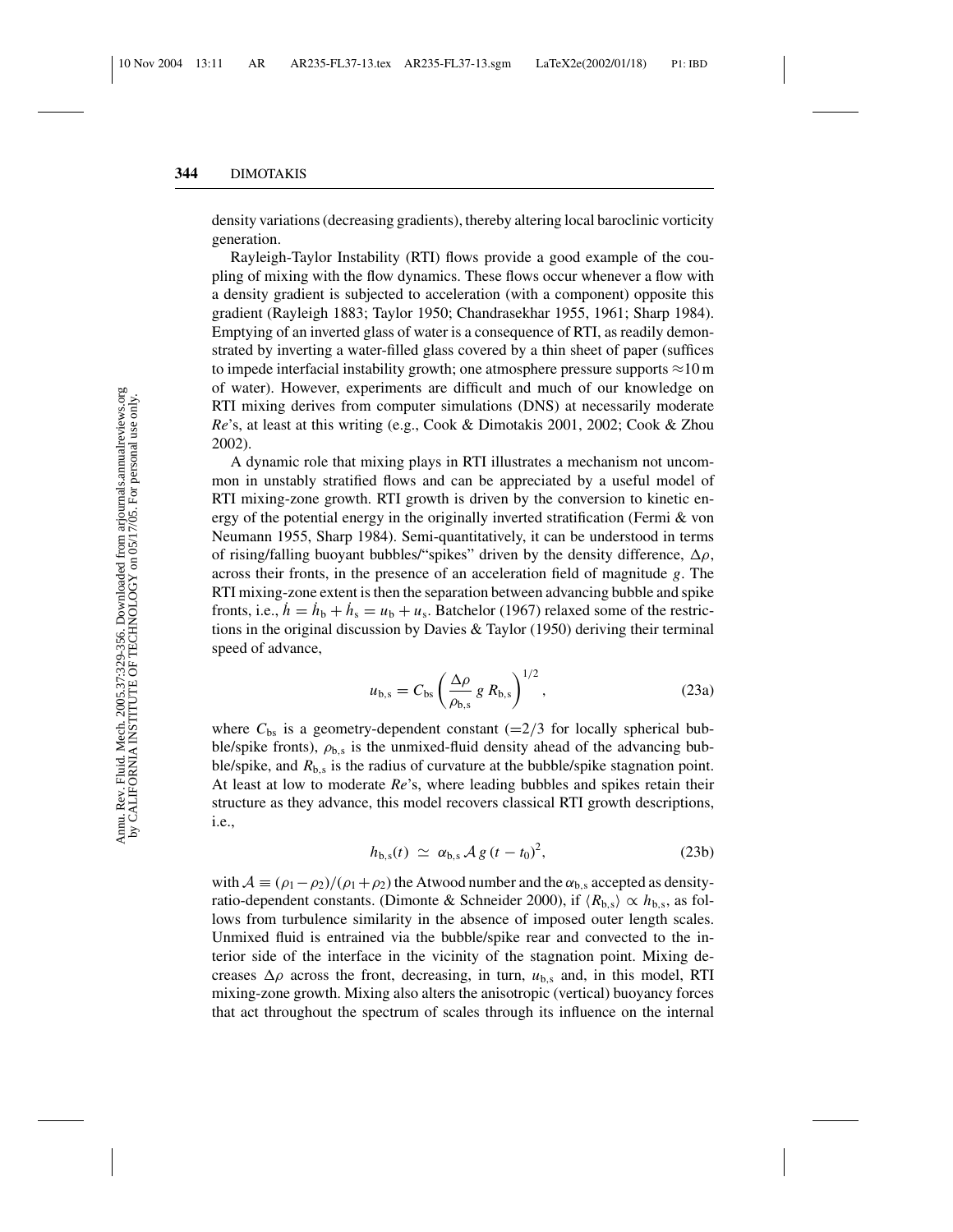inhomogeneous fluid parcel composition. Such forces can break the tendency toward small-scale isotropy in a manner likely to depend on the quality of mixing, complicating turbulence modeling that would otherwise benefit from isotropy.

Dynamics and mixing in stably stratified flows present special modeling challenges and introduce a host of additional space/time scales (Riley & Lelong 2000). In such flows, isopycnal (uniform-density) surface elevation perturbations (can) generate (internal) waves that can have nonlocal consequences. Isopycnal dispersion and mixing, i.e., within iso-density surfaces, can be approximated with 2D turbulence constructs (e.g., Pasquero et al. 2001). Diapycnal dispersion and mixing, i.e., across isopycnal surfaces, however, presents a difficult modeling challenge and "... has remained enigmatic" (Peltier & Caulfied 2003). It requires a minimum value for the gradient Richardson number that is based on the buoyancy (Brunt-Väisälä) frequency,  $N(z)$ , and vertical shear, i.e.,

$$
Ri_{g} \equiv \frac{N^{2}(z)}{\partial_{z}|\mathbf{u}_{\perp}|^{2}} = \frac{-g \,\partial_{z}\bar{\rho}(z)/\rho}{(\partial_{z}u)^{2} + (\partial_{z}v)^{2}},\tag{24}
$$

where **u**⊥ is the horizontal velocity (components perpendicular to the density gradient), *g* the gravitational/imposed acceleration, and  $\bar{\rho}(z)$  the mean stratified density profile. For  $Re_g > 1/4$ , stratified parallel flows are stable to small disturbances (Howard 1961, Miles 1961). They undergo a (stably stratified) mixing transition for *Re*<sup>g</sup> < 1/4 − 1 (Peltier & Caulfied 2003), when an adequate (horizontal) kinetic energy gradient (vertical shear) renders vertical mixing energetically feasible. Important examples where mixing and dispersion play a key role arise in stably stratified flows, in both ocean (e.g., Tziperman 1986) and atmosphere flows (e.g., Smith et al. 2002, Lapeyre & Held 2003, Schneider 2004, and references therein).

An important special example is Langmuir circulation (LC) that forms near surface layers of oceans, lakes, and ponds (Langmuir 1938) with winds of moderate strength. Especially following extensive observations in the Pacific (Smith 1992, 1998), LC is credited for significant transport of mass, momentum, and heat through the upper-ocean mixed layer that is key in air-sea exchange and the weather. LC forms cellular arrays of near-parallel counter-rotating vortical cells, aligned with the wind direction, that concentrate flotsam, seaweed, and air bubbles into clearly visible streaks. LC-cell spacings range from millimeters to hundreds of meters, or, possibly, kilometers (Thorpe 2004). LC cells are thought to arise through an inviscid instabilty driven by a nonlinear interaction of gravity waves, wind-induced shear, and Stokes drift (Phillips 2001a,b, and 2002), with LC spacing set inviscidly (Phillips 2004), at least in the absence of wave breaking and strong turbulence. As with mixing in other stably stratified flows, LC formation requires a minimum driving force, e.g., surface wind speed (Veron & Melville 2001). LC onset, transport, and mixing represent significant components of the air-sea interfacial exchange, and near-surface ocean transport and mixing, and must be captured by global change models.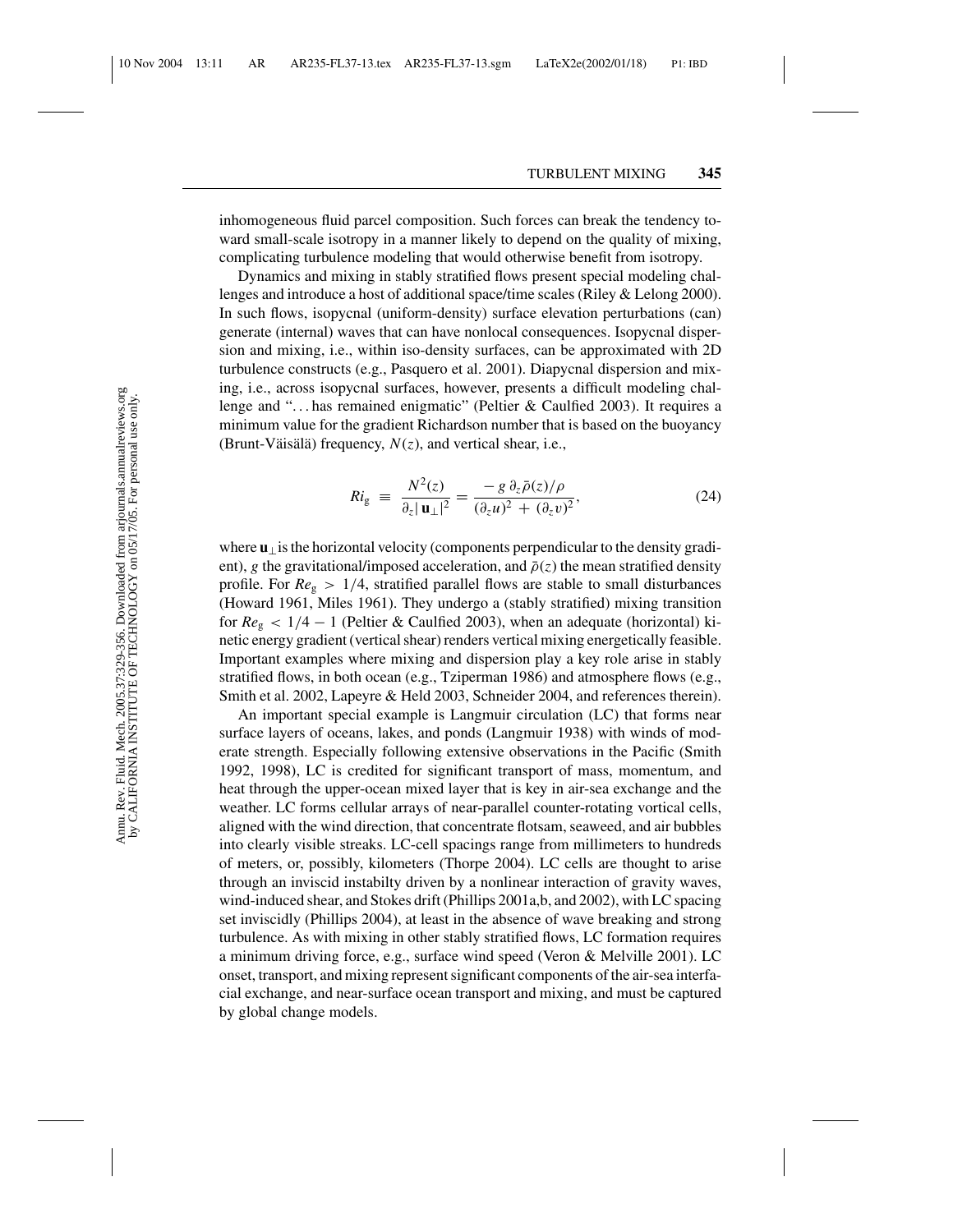#### **7. LEVEL 3: MIXING THAT ALTERS THE FLUID**

In Level-3 mixing, the flow is altered by attendant changes in the fluid. Combustion is probably the most familiar example, imposing additional time/space scales and phenomenology that contribute considerable complexity to the dynamics and substantial space-time stiffness to numerical-simulation approaches. In the context of turbulent mixing, the focus here is on gas-phase combustion and sets aside important issues such as particles (soot, droplets) and radiation, to help circumscribe the discussion.

The main element introduced by combustion and related phenomena is (complex) kinetics. These enter through highly nonlinear reaction rates in the scalar transport equations (represented by  $\varpi_{\alpha}$  in Equation 7). The typical Arrhenius temperature and species-concentration dependence leads to a tightly coupled set of transport equations (e.g., Williams 1985, Peters 2000), one for each species,  $\alpha$ . Hydrocarbon combustion—an important special case—involves tens to hundreds of species and hundreds (e.g., for methane-air combustion) to thousands of elementary reactions (e.g., for octane and higher-C hydrocarbons), with chemical species that are reactants, products, or radicals. Of these, radicals (e.g., H, OH, CH, . . . ) are special, if not key, to combustion and by being created and consumed more or less in place, do not participate in mixing, in the main sense of this paper. However, they can be highly reactive and must be tracked with some fidelity. They can also be responsible for significant differential-diffusion effects, e.g., hydrogen atoms (H). Radicals exist around active reaction zones that, for the typical large activation temperatures in hydrocarbon fuels, are quite thin (adding considerable spatial stiffness to any simulation) but play a vital role by linking reactants to products in complex hydrocarbon reaction networks.

Turbulent mixing plays a crucial role in nonpremixed combustion, with initially segregated reactants (Vervisch & Poinsot 1998). Turbulent mixing is also important in premixed combustion where imperfect mixing of species and of other inhomogeneities alters the propagation speed of combustion waves, such as flames, deflagrations, or even detonations. These phenomena, referred to as the turbulencechemistry interaction, form a tightly coupled relationship. Mixing brings reactants together, a precursor to chemical conversion, leading to product formation and energy release (enthalpy conversion). Such changes alter the temperature and density, mean molar mass, specific heat capacity and ratio, and mixture transport properties. Changes in density are immediately felt, influencing momentum transport and pressure relaxation, entrainment, and mixture-fraction PDFs (e.g., Batt 1977, Kennedy & Kent 1978, Wallace 1981, Hermanson & Dimotakis 1989, Miller et al. 1998). Realistic variable-density values were only recently investigated using DNS (Pantano et al. 2003). The typical increase of molecular transport values with temperature also decreases local *Re*'s, modifying mixing. These changes, primarily the result of variable density and temperature, impact the large scales of the turbulence. These control entrainment, are strongly coupled to buoyancy effects,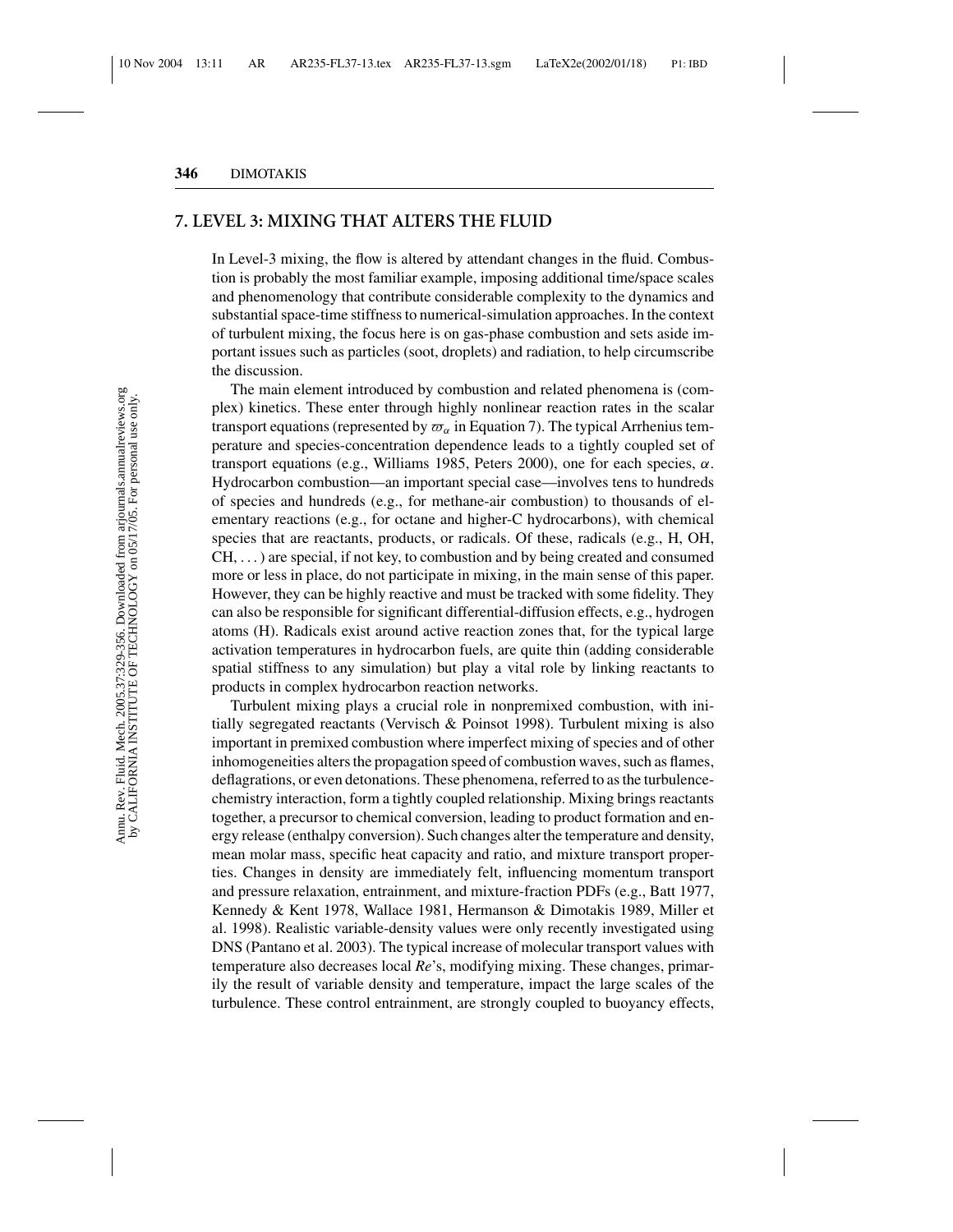and determine, in turn, the small-scale environment where mixing and combustion ultimately occur.

Nonlinear reaction rates have a gradient-steepening effect on reactants, altering diffusive fluxes and mixing. At certain flow locations, where temperatures are sufficiently high to support rapid chemical conversion, reactants and radicals are consumed, steepening gradients and altering mass transport of the major species beyond values that would occur in cold flows. Scant quantitative information is available on such phenomena. Some theoretical and experimental work indicates changes in scalar spectra of one-step chemical reactions, mostly for constantdensity flows. For first-order reactions, results from this work (e.g., Corrsin 1961, 1964; Toor 1962; Pao 1964; O'Brien 1968; Hill 1976; Lundgren 1985) indicate changes at high wavenumbers in scalar spectra that are not observed in passive scalars. Coherence spectra measurements for second-order reactive scalars, with negligible heat release, indicate high coherence between reactants for low wavenumbers, ranging to incoherence and random phase at higher wavenumbers (e.g., Bilger et al. 1991, Kosaly 1993, de Bruyn Kops et al. 2001). However, little is known about spectra of reactive scalars for realistic chemistry and levels of heat release.

The BBM and Dimotakis (1989) models (section 5) highlight the importance of strain rate imposed on diffusion layers and mixing. The outer-scale strain rate for the gas-phase shear layer in the example above is given by  $\sigma_{\delta} = \Delta U/\delta$  =  $1.7 \times 10^3$  s<sup>-1</sup>, while the inner-scale K41 strain rate,  $\sigma_K \approx \sigma_\delta Re^{1/2} \approx 5.3 \times 10^5$  s<sup>-1</sup>. These numbers present a challenge for modeling and experiments on mixing accompanied by chemical reactions and combustion. The gas-phase mixing measurements summarized in Figure 3 relied on the fast hydrogen (premixed with nitric oxide) and fluorine chemical hypergolic system. Gas-phase combustion, however, typically involves slower-kinetic reactants with activation energies substantially higher than  $k_B T$ , require ignition and flameholding, and are subject to extinction (local quenching).

For most combustion, the competition between finite chemical rates and mixing rates (local strain rates) has important consequences and merits special mention. The relative importance of these two time scales is parameterized by *Da* (Equation 6). When this is small, at high strain rates or slow chemistry, combustion of typical (nonhypergolic) reactants is usually locally quenched. This results in local flame extinction, forming flame edges, triple-edge flames (Dold 1988), and holes (cf., review by Buckmaster 2002), possibly followed by local spontaneous reignition. Figure 4 (Pantano 2004) depicts a three-dimensional (3D) nonpremixed methane-air flame, as marked by the local H-atom concentration, derived from a numerical simulation using the Peters (1985) four-step mechanism. High H-atom concentration (red) marks intense burning associated with closing flame holes, for example. Such flame events are tightly coupled to the flow and poorly understood mainly because of the complex interplay between chemistry, local flame topology and dilatation, and mixing.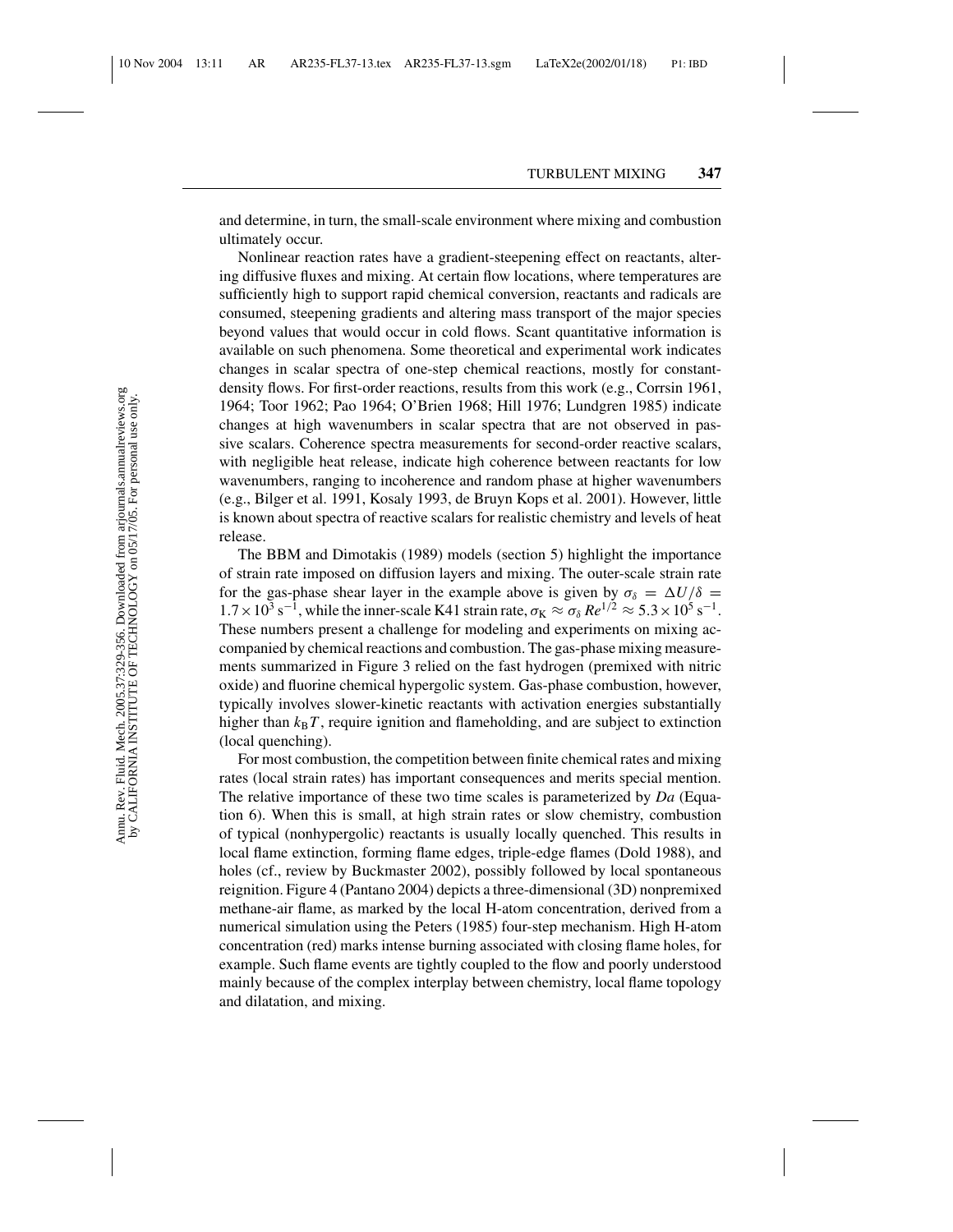

**Figure 4** Flame edges and holes in three-dimensional combustion of methane with entrained air, issuing from a piloted slot burner (Pantano 2004). Color denotes H-atom concentration.

## **8. THEORY, MODELING, AND SIMULATION**

From a theoretical, modeling, and simulation perspective, if a universal/quasiuniversal theoretical approach does not appear promising (section 5) and we must also accept DNS as an infeasible option for high-*Re* flows (section 2), as widely acknowledged, other approaches must be sought. A more promising approach may be to address the multiscale and numerical-simulation stiffness problems of turbulent mixing. This requires models of the response and coupling of small-scale dynamics and mixing to those at larger scales. Such models can then be used in simulations that, in the interest of tractability, are purposely too coarse to resolve the full spectrum of space-time scales. Many such efforts are in progress at this time whose assessment is beyond the scope of the present review. The approach that has, perhaps, shown the most promise to date relies on Large Eddy Simulation (LES), augmented by Sub-Grid Scale (SGS) modeling (Lesieur & Métais 1996).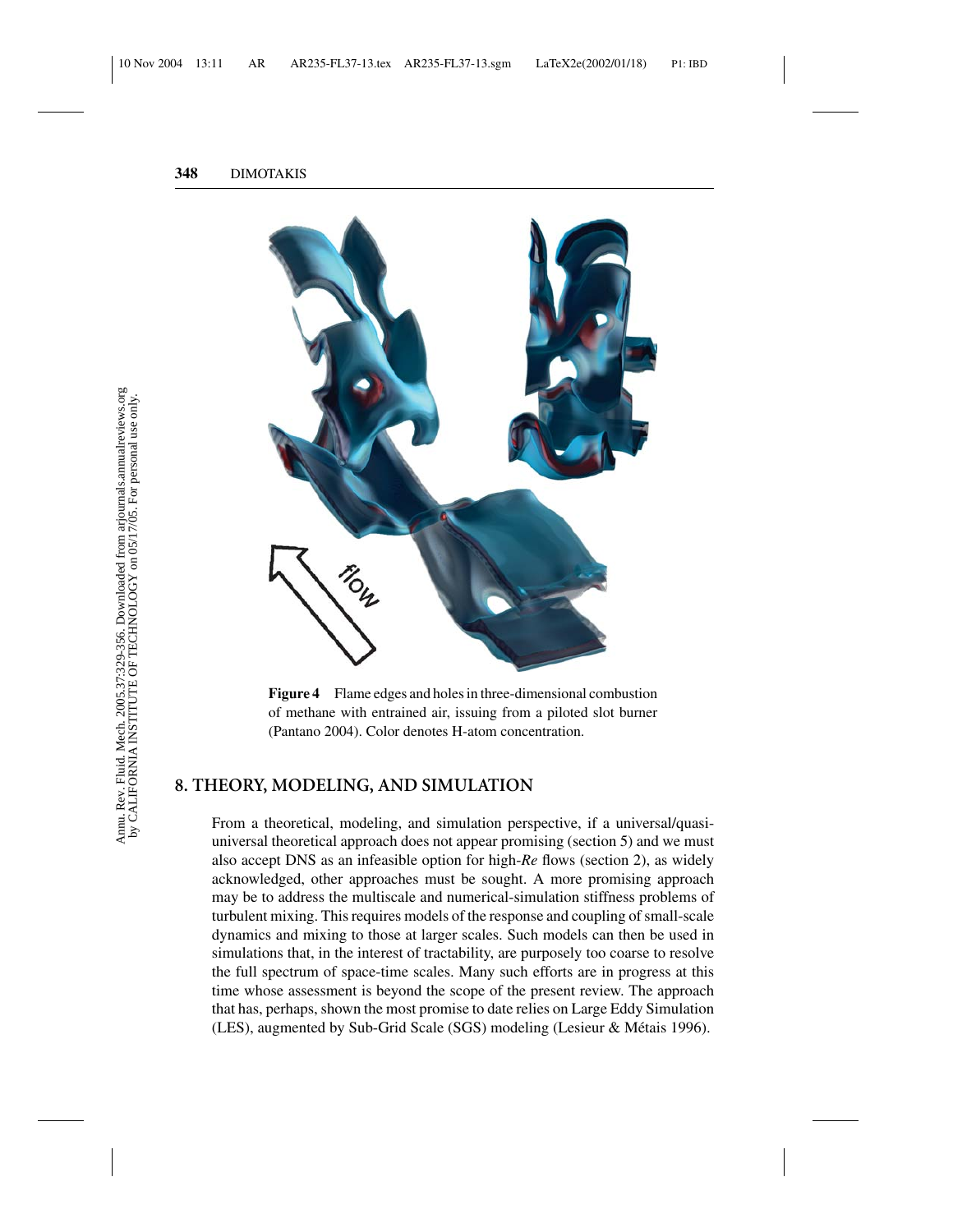Briefly, we consider the Favre-filter of any field  $f(\mathbf{x}, t)$ , i.e.,  $\tilde{f} \equiv \overline{\rho f}/\overline{\rho}$ , where  $f(\mathbf{x}')$  dx' denotes the underresolved component of  $f(\mathbf{x}, t)$ . Applying the Favre filter to incompressible homogeneous flow, we have,

$$
\partial_i \tilde{u}_i = 0, \qquad \partial_t \tilde{u}_i + \partial_j (\tilde{u}_i \tilde{u}_j) = f_i - \frac{1}{\rho} \partial_i \tilde{p} + \nu \nabla^2 \tilde{u}_i - \partial_j \tau_{ij}, \quad (25a)
$$

where  $f_i$  is the sum of the (resolved) body forces and  $\tau_{ij} \equiv u_i \widetilde{u}_j - \widetilde{u}_i \widetilde{u}_j$  is the SGS stress tensor (Leonard 1974, 1997). A similar decomposition can be applied to the transport equation for a passive scalar. Considering mixing in a two-fluid system with a uniform Fickian diffusivity,  $\mathcal{D} = \text{const.}$ , for example, we may write for the mole-fraction conservation equation,

$$
\partial_t \tilde{X} + \partial_i (\tilde{u}_i \tilde{X}) = \mathcal{D} \nabla^2 \tilde{X} - \partial_i \zeta_i, \qquad (25b)
$$

with  $\zeta_i$  the SGS flux vector of  $\tilde{X}$  (Pullin 2000). Closure of these equations requires a model for  $\tau_{ij}$  and  $\zeta_i$  that must capture the effects of the unresolved dynamics, stresses, and fluxes on the resolved flow, and vice versa, in terms of resolved fields. This is a multiscale modeling challenge, whose details will depend on the resolved fraction of the scale spectrum in the simulation, which spans all the way from the outer scale,  $\delta$ , to some scale larger than the inner viscous scales,  $\lambda_{\nu}$  or  $\lambda_{K}$ , or diffusion scales,  $\lambda_{\mathcal{D}}$  or  $\lambda_{\rm B}$ , and, in particular, on where the spatial-averaging cut-off scale,  $\Delta$ , of the effective averaging kernel,  $G(\mathbf{x} - \mathbf{x}')$ , lies within this spectrum. A requirement for such a model is that it must revert to the equations for fully resolved dynamics, whereever and whenever  $\Delta$  is sufficiently small.

Such modeling can rely on extrapolations of velocity/scalar behavior to the smaller, sub-grid scales. Extrapolations derived from fluid dynamics could be based on small-scale behavior derived from larger- and resolved-scale structurefunction information (e.g., Danaila et al. 2002; Lundgren 2002, 2003), as argued by Meneveau & O'Neil (1994); or on ideas from fractal analysis (e.g., Sreenivasan 1991), or on more general irregular level-set geometric properties and similarity (e.g., Dimotakis & Catrakis 1999), as in Scotti & Meneveau (1999); general optimization models that attempt to minimize the error between modeled and actual SGS dynamics (Moser & Zandonade 2003); scale-dependent dynamic models that observe the Germano et al. (1991) identity (also Germano 1992), with some success in several flows (e.g., Meneveau et al. 1996, Moin et al. 1991, and Porte-Agel et al. 2000); and many other schemes and proposals (cf., review by Lesieur & Métais 1996) beyond the scope of this brief discussion.

One SGS model that specifically addresses mixing with promising results is described in Voelkl et al. (2000) and Pullin (2000) and is based on extensions to the stretched-vortex model (Misra & Pullin 1997, Pullin & Saffman 1994). It represents SGS dynamics assuming that unresolved flow and dynamics within each simulation cell can be represented by a suitably aligned Lundgren (1982) spiral vortex. SGS mixing is modeled assuming that these vortices wrap the SGS scalar field to produce the SGS scalar fluxes and fluctuations. Figure 5 plots the normalized variance computed by Pullin (2000) for a scalar with an imposed mean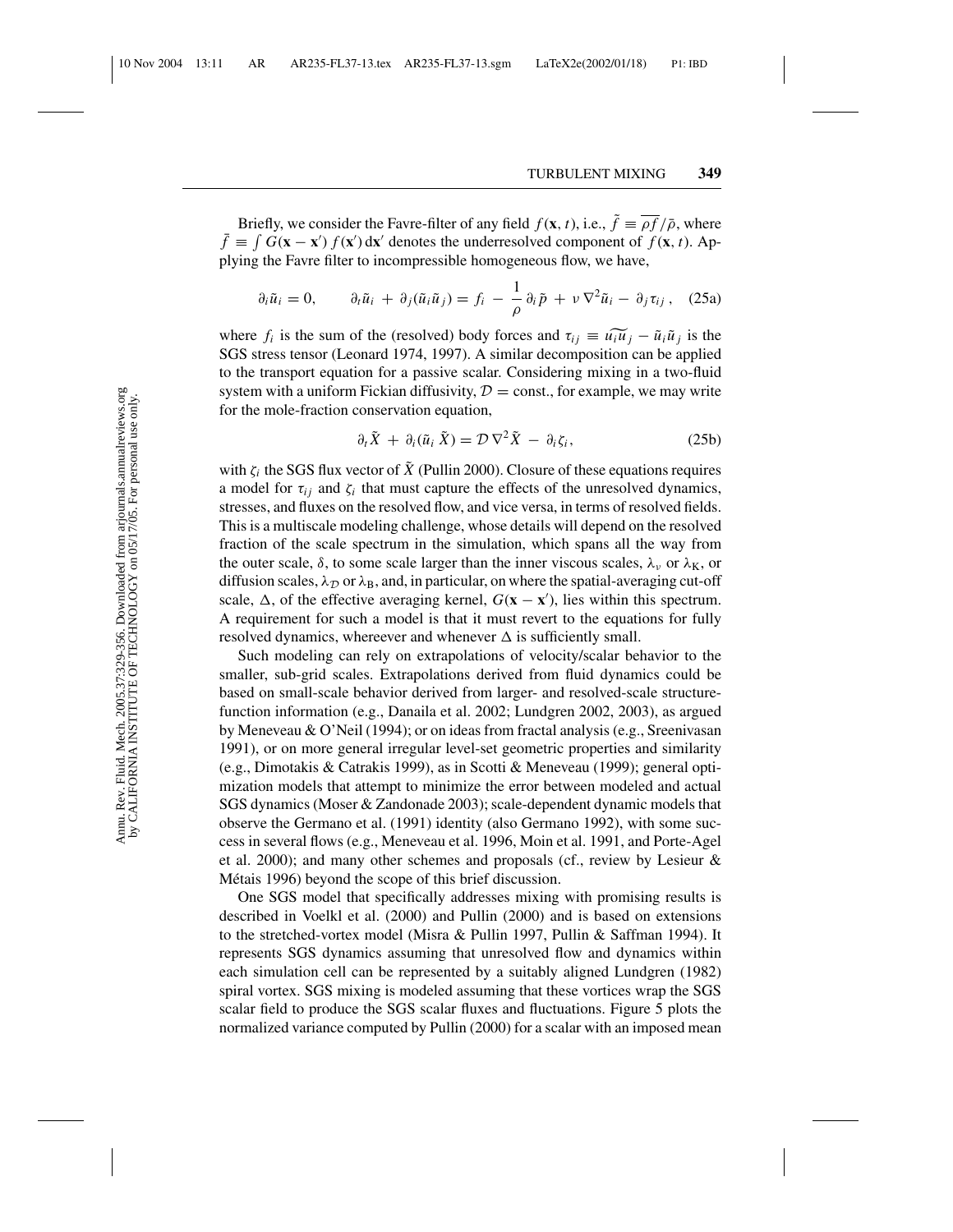

**Figure 5** LES/SGS results (Pullin 2000, figure 3) of the normalized variance of a scalar with an imposed mean gradient, transported by isotropic turbulence. Comparison with DNS results of Overholt & Pope (1996).

gradient for  $Sc = 0.7$ ; an important problem addressed via DNS by Overholt & Pope (1996). The results are in accord with the DNS results, as a function of *Re*<sub>T</sub>. The LES-SGS simulation also captures the mixing transition, at  $Re<sub>T</sub> \approx 100$ , even though there is nothing in the SGS modeling to induce this particular attribute. In particular, at low  $Re<sub>T</sub>$ , scalar fluctuations decrease with increasing  $Re<sub>T</sub>$ , i.e., better mixing, transitioning to a regime with a weak, if any,  $Re<sub>T</sub>$  dependence, as expected from arguments in the discussion in section 4. This model was extended to mixing in high-*Sc* flows, capturing the predicted (Batchelor 1959) *k*−<sup>1</sup> spectrum (Pullin & Lundgren 2001).

### **9. DISCUSSION AND CONCLUDING REMARKS**

Sustained passive scalar mixing requires no power other than that necessary to maintain turbulence against (the small) viscous dissipation (at high *Re*). Most work on mixing has focused on this regime and has not addressed mixing-related energetics. In particular, mixing in unstably stratified flows is a power beneficiary, with kinetic energy derived from available potential energy through (vertical) overturning, and is energetically favored. In contrast, diapycnal mixing in stably stratified flows must overcome the potential-energy costs of vertical overturning per unit time, as well as the attendant internal-wave generation, and requires power sources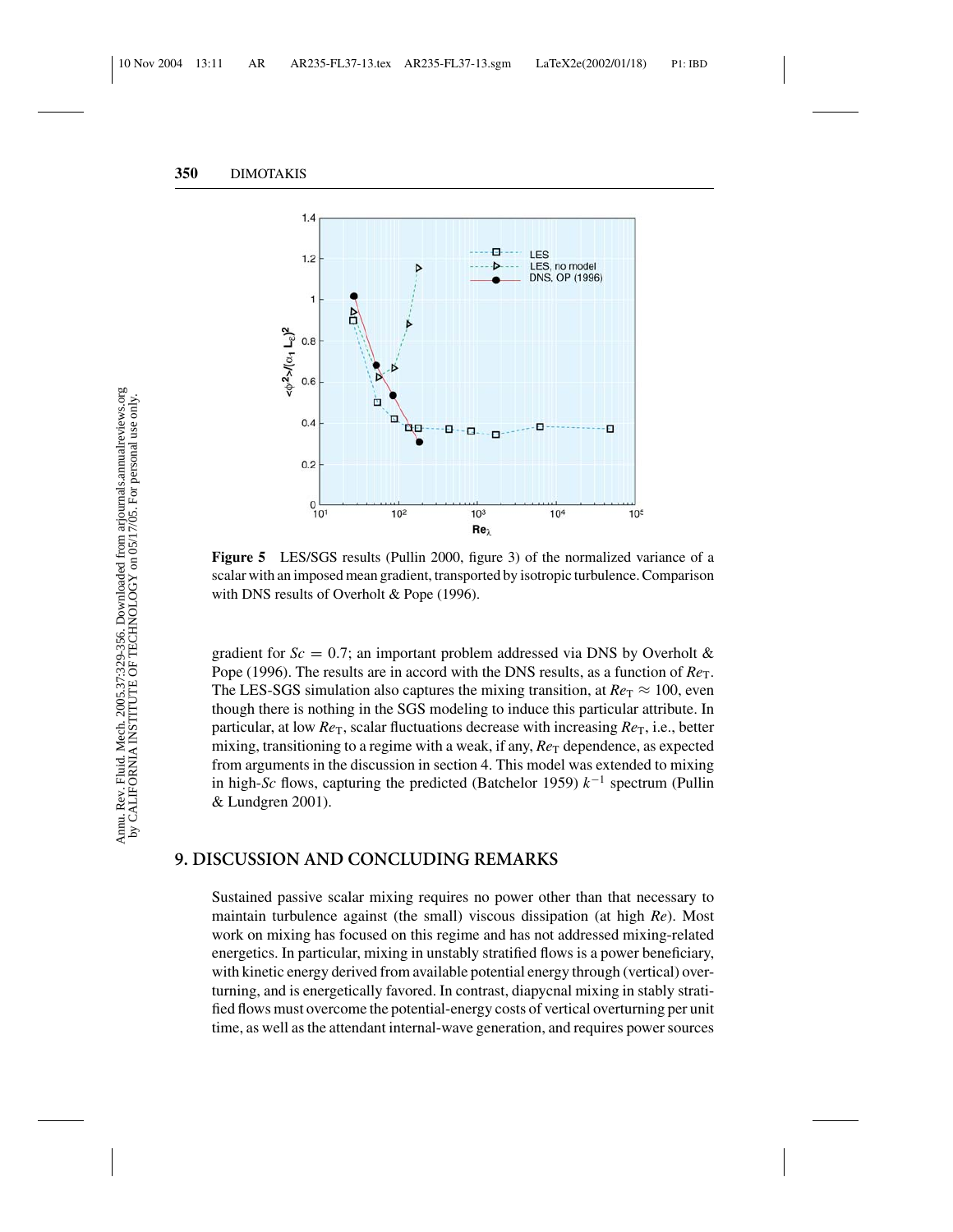(substantially) larger than those required to overcome the (small) viscous-dissipation losses. In the atmosphere, mixing would primarily occur in the planetary boundary layer, jet stream (clear-air turbulence), and as a consequence of moistair/cloud dynamics, were it not for important energetic events such as storms and hurricanes. A similar picture emerges in ocean mixing, which could well be dominated by ocean-current wakes and stirring at rough bottom and shelf topography, and internal-wave breaking. In deep ocean flows, the power budget that sustains this process is an important issue in ocean and global dynamics and a research topic (Wunsch & Ferrari 2004). Level-3 mixing, as in the case of combustion briefly discussed here, can tap energy sources far exceeding the kinetic energy of the flow that brings reactants together and can alter the dynamics in qualitative and quantitative ways. Under these circumstances, coupling between mixing and flow dynamics can be very strong, especially in confined flows, where dilatation can induce large pressure rise/gradients that are exploited for propulsion, explosions, etc.

Regarding future progress, the discussion here places the greatest hopes for understanding turbulence and mixing on experiments and LES-SGS modeling and computation, with much that is fruitful and important remaining to be done. Experimentally, the combination of continuously improving optical/laser diagnostics, digital-imaging, and data-acquisition techniques holds the promise of sufficiently resolved, high-quality, 3D data as a function of time, in moderate- to posttransitional-*Re* flows. Such experimental data can provide the means to probe the full dimensionality of turbulence and mixing, perhaps for the first time, permitting validations of turbulence and SGS models that are not constrained to comparisons with simple average profiles or low-order statistics, focusing on observations more closely related to mixing. Regarding theory, modeling, and simulations, one can easily argue that ever-faster computing, although welcome, will not by itself produce sufficient near-term progress. Considering LES-SGS, the discussion here also places hopes on models that respect physical SGS dynamics and correctly model the response to anisotropy, density inhomogeneneity, etc. Such models are needed to represent SGS dynamics in stratified and accelerated flows, and to incorporate such SGS contributions as baroclinic vorticity generation, extensions to the idiosyncrasies of near-wall turbulence, dilatation, as well as realistic scalar PDF modeling coupled with improved reduced-kinetics schemes for combustion. Such extensions will be necessary to address Level-2 and Level-3 mixing, as well as mixing in compressible turbulent flows.

#### **ACKNOWLEDGMENTS**

Support for this review by AFOSR Grants F49620–01–1–0006 and FA9550–04–1– 0020, the DOE/Caltech ASCI/ASAP subcontract B341492, and the Caltech John K. Northrop Chair is gratefully acknowledged. I would also like to acknowledge both recent and previous discussions with and assistance by J. Adkins and W.R.C. Phillips on ocean mixing; D. Arnett, H. Bethe, and R. Lovelace on astrophysics and supernova explosions; J.E. Broadwell and M.G. Mungal on passive-scalar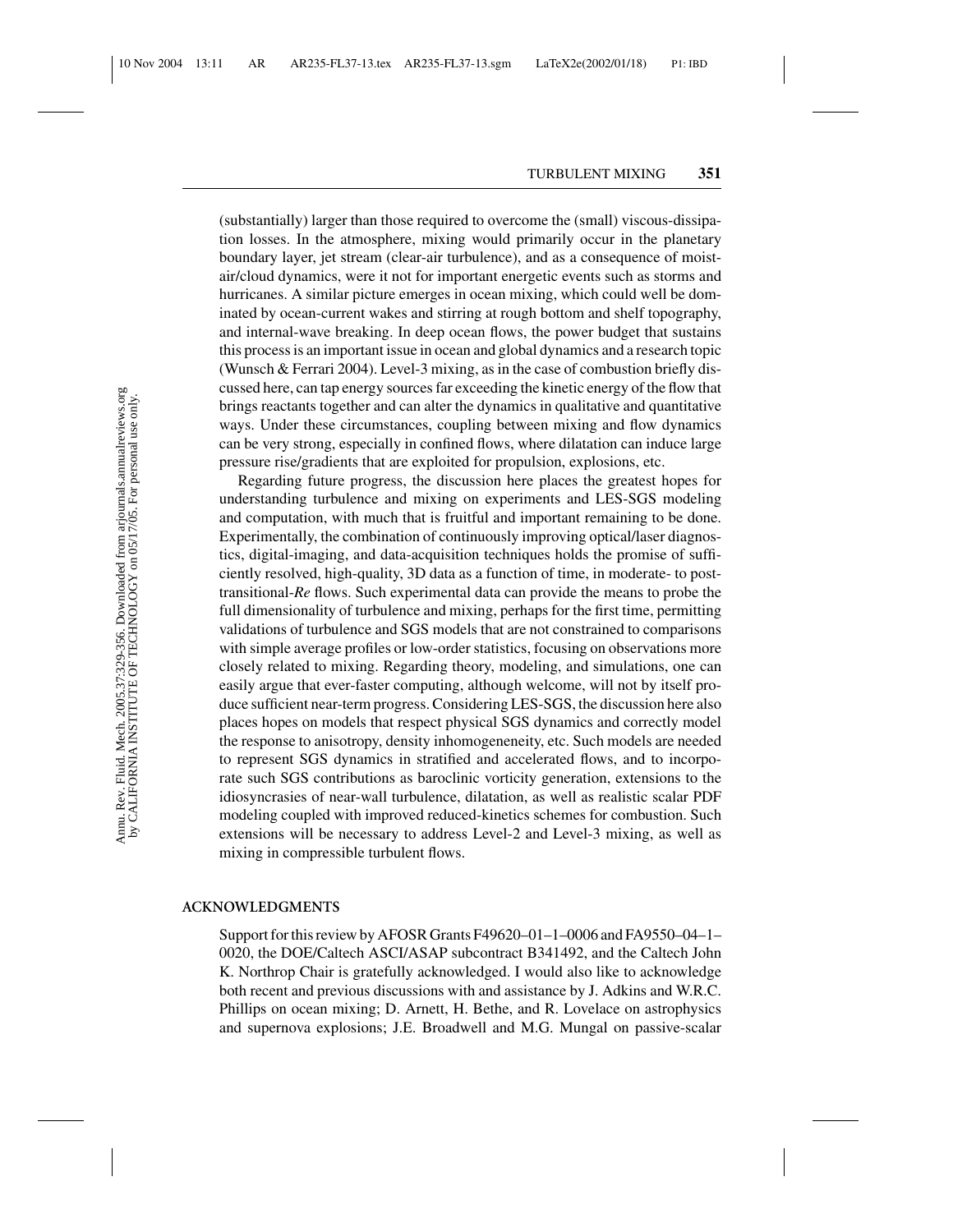mixing; A.W. Cook, T.W. Mattner, D.I. Meiron, and P.L. Miller on RTI flow; H.J.S. Fernando, A. Mahalov, and J. Riley on mixing in stably stratified flows; H. Lam on scalar transport and diffusion; H.W. Liepmann on turbulence; C. Pantano on mixing and combustion dynamics; T.W. Mattner and D.I. Pullin on sub-grid scale modeling; and R.A. Shaw on particle and cloud dynamics; as well as assistance with the text by J.M. Bergthorson and D.I. Pullin.

**The** *Annual Review of Fluid Mechanics* **is online at http://fluid.annualreviews.org**

#### **LITERATURE CITED**

- Adkins JF, McIntyre K, Schrag DP. 2002. The salinity, temperature, and  $\delta^{18}$ O of the glacial deep ocean. *Science* 298:1769–73
- Ashurst WT, Kerstein AR, Kerr RM, Gibson CH. 1987. Alignment of vorticity and scalar gradient with strain rate in simulated Navier-Stokes turbulence. *Phys. Fluids* 30:2343– 53
- Batchelor GK. 1959. Small-scale variation of convected quantities like temperature in turbulent fluid. Part 1. General discussion and the case of small conductivity. *J. Fluid Mech.* 5:113–33
- Batchelor GK. 1967. *An Introduction to Fluid Dynamics*. Cambridge, UK: Cambridge Univ. Press
- Batt RG. 1977. Turbulent mixing of passive and chemically reacting species in a low-speed shear layer. *J. Fluid Mech.* 82:53–95
- Bethe HA, Wilson JR. 1985. Revival of a stalled supernova shock by neutrino heating. *Astrophys. J.* 295:14–23
- Bernal LP. 1988. The statistics of the organized vortical structure in turbulent mixing layers. *Phys. Fluids* 31:2533–43
- Bilger RW, Saetran LR, Krishnamoorthy LV. 1991. Reaction in a scalar mixing layer. *J. Fluid Mech.* 233:211–42
- Bond CL. 1999. *Reynolds Number Effects on Mixing in the Turbulent Shear Layer*. PhD thesis. Calif. Inst. Technol.
- Broadwell JE, Breidenthal RE. 1982. A simple model of mixing and chemical reaction in a turbulent shear layer. *J. Fluid Mech.* 125:397–410
- Broadwell JE, Mungal MG. 1991. Large-scale

structures and molecular mixing. *Phys. Fluids* 3:1193–206

- Buckmaster J. 2002. Edge-flames. *Prog. Energ. Combust. Sci.* 28:435–75
- Burrows A. 2000. Supernova explosions in the universe. *Nature* 403:727–33
- Chandrasekhar S. 1955. The character of the equilibrium of an incompressible heavy viscous fluid of variable density. *Proc. Cambridge Philos. Soc.* 51:162–78
- Chandrasekhar S. 1961.*Hydrodynamic and Hydromagnetic Stability*. Oxford: Oxford Univ. Press. 1981. New York: Dover
- Colgate SA, White RH. 1966. The hydrodynamic behavior of supernova explosions. *Astrophys. J.* 143:626–81
- Cook AW, Dimotakis PE. 2001. Transition stages of Rayleigh-Taylor instability between miscible fluids. *J.Fluid Mech.* 443:69– 99
- Cook AW, Dimotakis PE. 2002. Corrigendum—Transition stages of Rayleigh-Taylor instability between miscible fluids. *J. Fluid Mech.* 457:410–11
- Cook AW, Zhou Y. 2002. Energy transfer in Rayleigh-Taylor instability. *Phys. Rev. E* 66:026312
- Corrsin S. 1961. The reactant concentration spectrum in turbulent mixing with first-order reaction. *J. Fluid Mech.* 11:407–16
- Corrsin S. 1964. Further consideration of Onsager's cascade model for turbulent spectra. *Phys. Fluids* 7:1156–59
- Dahm WJA, Dimotakis PE. 1987. Measurements of entrainment and mixing in turbulent jets. *AIAA J.* 25:1216–23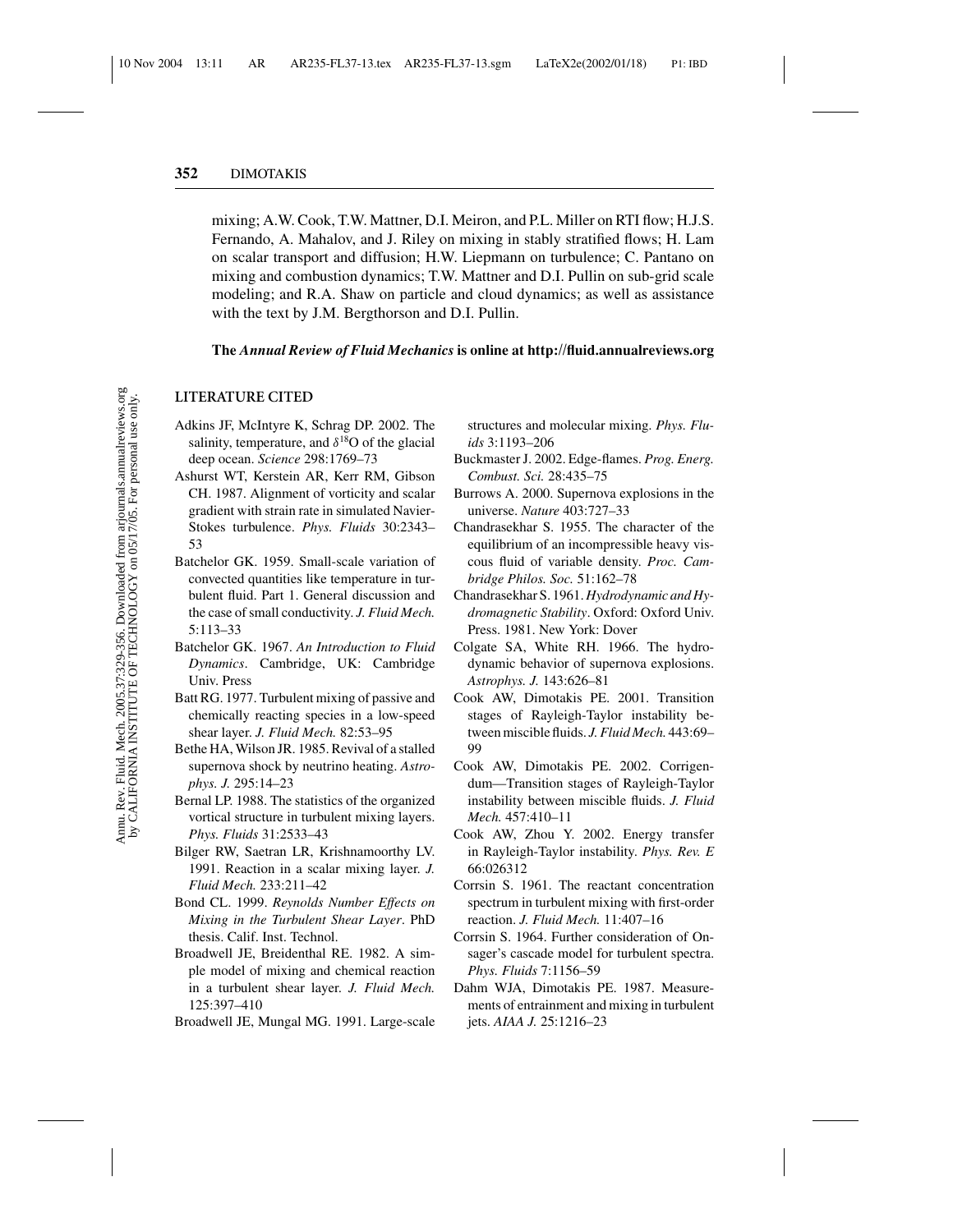- Danaila L, Anselmet F, Antonia RA. 2002. An overview of the effect of large-scale inhomogeneities on small-scale turbulence. *Phys. Fluids* 14:2475–84
- Danaila L, Mydlarski L. 2001. Effect of gradient production on scalar fluctuations in decaying grid turbulence. *Phys. Rev. E* 64:016316
- Davies RM, Taylor GI. 1950. The mechanics of large bubbles rising through extended liquids and through liquids in tubes. *Proc. R. Soc. London Ser. A* 200:375–90
- de Bruyn Kops SM, Riley JJ, Kosaly G. 2001. Direct numerical simulation of reacting scalar mixing layers. *Phys. Fluids* 13:1450–65
- Dimonte G, Schneider M. 2000. Density ratio dependence of Rayleigh-Taylor mixing for sustained and impulsive acceleration histories. *Phys. Fluids* 12:304–21
- Dimotakis PE. 1986. Two-dimensional shearlayer entrainment. *AIAA J.* 24:1791–96
- Dimotakis PE. 1989. Turbulent shear layer mixing with fast chemical reactions. In *Turbulent Reactive Flows*. *Lect. Notes Eng.* 40:417–85. New York: Springer-Verlag
- Dimotakis PE. 1991. Turbulent free shear layer mixing and combustion. In *High Speed Flight Propulsion Systems*. *Prog. Astronaut. Aeronaut.* 137:265–340
- Dimotakis PE. 2000. The mixing transition in turbulent flow. *J. Fluid Mech.* 409:69–98
- Dimotakis PE. 2001. Recent advances in turbulent mixing. In *Mechanics for a New Millennium*, ed. H Aref, JW Phillips, pp. 327–44. Dordrecht: Kluwer
- Dimotakis PE, Catrakis HJ. 1999. Turbulence, fractals, and mixing. In *Mixing: Chaos and Turbulence*, ed. H Chate, E Willermaux, JM Chomaz, pp. 59–143. New York: Kluwer
- Dimotakis PE, Miake-Lye RC, Papantoniou DA. 1983. Structure and dynamics of round turbulent jets. *Phys. Fluids* 26:3185– 92
- Dold JW. 1988. Flame propagation in a nonuniform mixture: the structure of anchored triple flames. *Prog. Astro. Aero.* 113:240–48
- Dowling DR, Dimotakis PE. 1990. Similarity

of the concentration field of gas-phase turbulent jets. *J. Fluid Mech.* 218:109–41

- Eckart C. 1948. An analysis of the stirring and mixing processes in incompressible fluids. *J. Mar. Res.* 7:265–75
- Falkovich G, Fouxon A, Stepanov MG. 2002. Acceleration of rain initiation by cloud turbulence. *Nature* 419:151–54
- Fermi E, von Neumann J. 1955. Taylor instability of incompressible liquids. Los Alamos Sci. Lab. Rep. AECU–2979
- Frieler CE. 1992. *Mixing and reaction in the subsonic 2-D turbulent shear layer*. PhD thesis. Calif. Inst. Technol.
- George WK. 1989. The self-preservation of turbulent flows and its relation to initial conditions and coherent structures. In *Advances in Turbulence*, ed. WK George, R Arndt, pp. 39–74. New York: Hemisphere
- Germano M. 1992. Turbulence, the filtering approach. *J. Fluid Mech.* 238:325–36
- Germano M, Piomelli U, Moin P, Cabot W. 1991. A dynamic subgrid-scale eddy viscosity model. *Phys. Fluids* 3:1760–65
- Glezer A. 1988. The formation of vortex rings. *Phys. Fluids* 31:3532–42
- Hermanson JC, Dimotakis PE. 1989. Effects of heat release in a turbulent, reacting shear layer. *J. Fluid Mech.* 199:333–75
- Hill JC. 1976. Homogeneous turbulent mixing with chemical reaction. *Annu. Rev. Fluid Mech.* 8:135–61
- Hirschfelder JO, Curtiss CF, Bird RB. 1954. *Molecular Theory of Gases and Liquids.* New York: Wiley
- Howard LN. 1962. Note on a paper of John W. Miles. *J. Fluid Mech.* 10:509–12
- Janka H-Th. 2002. The secrets behind supernovae. *Science* 297:1183–84
- Jimenez J, Wray AA. 1998. On the characteristics of vortex filaments in isotropic turbulence. *J. Fluid Mech.* 373:255–85
- Jimenez J, Wray AA, Saffman PG, Rogallo RS. 1993. The structure of intense vorticity in homogeneous isotropic turbulence. *J. Fluid Mech.* 255:65–90
- Kennedy IM, Kent JH. 1978. Measurements of a conserved scalar in turbulent jet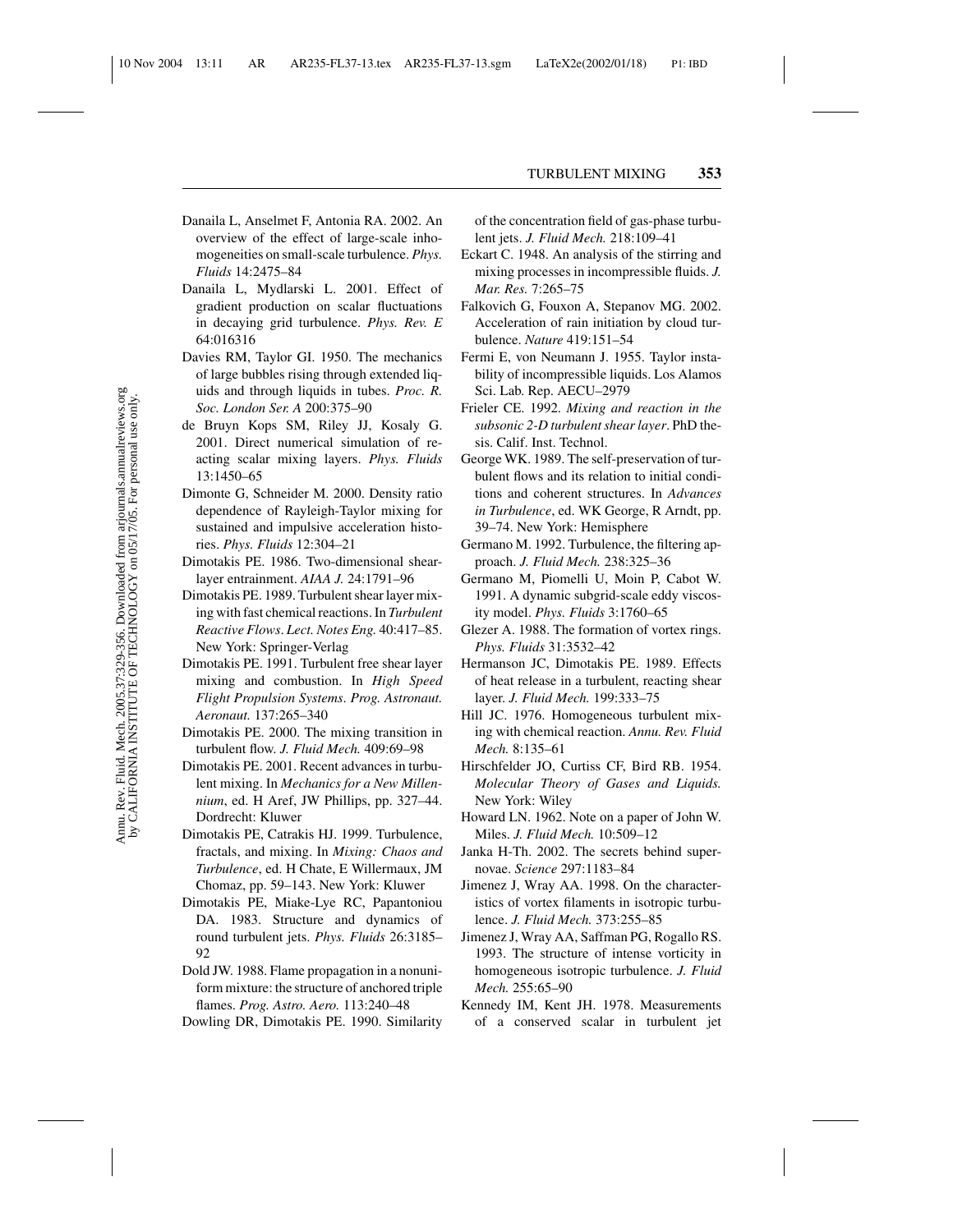diffusion flames. *Proc. Combust. Inst.* 17: 279–87

- Kolmogorov AN. 1941. Local structure of turbulence in an incompressible viscous fluid at very high reynolds numbers. *Dokl. Akad. Nauk SSSR* 30:301–5
- Kolmogorov AN. 1962. A refinement of previous hypotheses concerning the local structure of turbulence in a viscous incompressible fluid at high Reynolds number. *J. Fluid Mech.* 13:82–85
- Koochesfahani MM, Dimotakis PE. 1986. Mixing and chemical reactions in a turbulent liquid mixing layer. *J. Fluid Mech.* 170:83– 112
- Kosaly G. 1993. Frequency spectra of reactant fluctuations in turbulent flows. *J. Fluid Mech.* 246:489–502
- Landau LD, Lifshitz EM. 1997. *Course of Theoretical Physics, Vol. 6. Fluid Mechanics* London: Pergammon. 2nd ed.
- Langmuir I. 1938. Surface motion of water induced by wind. *Science* 87:119–23
- Lapeyre G, Held IM. 2003. Diffusivity, kinetic energy dissipation, and closure theories for the poleward eddy heat flux. *J. Atmos. Sci.* 60:2907–16
- Leonard A. 1974. Energy cascade in largeeddy simulations of turbulent fluid flows. *Adv. Geophys.* 18:237–49
- Leonard A. 1997. Large-eddy simulation of chaotic convection and beyond. AIAA Paper 97–0204
- Lesieur M, Métais O. 1996. New trends in largeeddy simulations of turbulence. *Annu. Rev. Fluid Mech.* 28:45–82
- Lundgren TS. 1982. Strained spiral vortex model for turbulent fine structure. *Phys. Fluids* 25:2193–203
- Lundgren TS. 1985. The concentration spectrum of the product of a fast bimolecular reaction. *Chem. Eng. Sci.* 40:1641–52
- Lundgren TS. 2002. Kolmogorov two-thirds law by matched asymptotic expansion. *Phys. Fluids* 14:638–42
- Lundgren TS. 2003. Kolmogorov turbulence by matched asymptotic expansions. *Phys. Fluids* 15:1074–81
- Meneveau C, Lund T, Cabot W. 1996. A Lagrangian dynamic subgrid-scale model of turbulence. *J. Fluid Mech.* 319:353–85
- Meneveau C, O'Neil J. 1994. Scaling laws of the dissipation rate of turbulent subgrid-scale kinetic energy. *Phys. Rev. E* 49:2866–74
- Meshkov EE. 1969. Instability of the interface of two gases accelerated by a shock wave. *Sov. Fluid Dyn.* 4:101–4
- Miles JW. 1961. On the stability of heterogeneous shear flows. *J. Fluid Mech.* 10:496– 508
- Miller MF, Bowman CT, Mungal MG. 1998. An experimental investigation of the effects of compressibility on a turbulent reacting mixing layer. *J. Fluid Mech.* 356:25–64
- Miller PL, Dimotakis PE. 1996. Measurements of scalar power spectra in high Schmidt number turbulent jets. *J. Fluid Mech.* 308:129–46
- Misra A, Pullin DI. 1997. A vortex-based subgrid stress model for large-eddy simulation. *Phys. Fluids* 9:2443–54
- Moin P, Squires K, Cabot W, Lee S. 1991. A dynamic subgrid-scale model for compressible turbulence and scalar transport. *Phys. Fluids* 3:2746–57
- Monin AS, Yaglom AM. 1975. *Statistical Fluid Mechanics*: *Mechanics of Turbulence*, ed. J Lumley, Vol. II. Cambridge, MA: MIT Press
- Moser RD, Zandonade P. 2003. Development of high Reynolds number optimal LES models. In *Reynolds Number Scaling in Turbulent Flow*, ed. AJ Smits, pp. 169–74. Dordrecht: Kluwer
- Mungal MG, Dimotakis PE. 1984. Mixing and combustion with low heat release in a turbulent mixing layer. *J. Fluid Mech.* 148:349–82
- Mungal MG, Hermanson JC, Dimotakis PE. 1985. Reynolds number effects on mixing and combustion in a reacting shear layer. *AIAA J.* 23:1418–23
- Oboukhov AM. 1962. Some specific features of atmospheric turbulence. *J. Fluid Mech.* 13:77–81
- O'Brien EE. 1968. Lagrangian history direct interaction equations for isotropic turbulent mixing under a second-order chemical reaction. *Phys. Fluids* 11:2328–35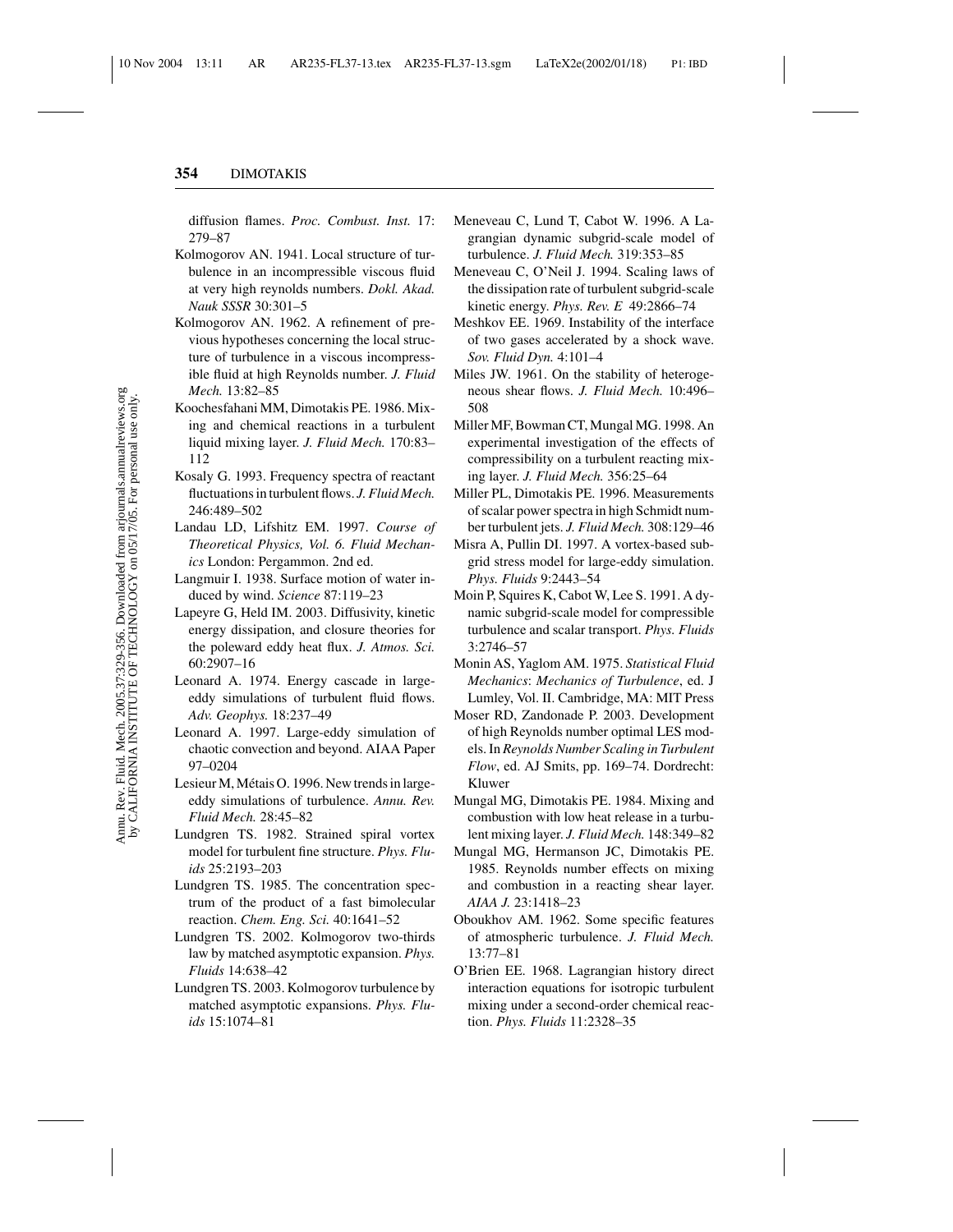- Overholt MR, Pope SB. 1996. Direct numerical simulation of a passive scalar with imposed mean gradient in isotropic turbulence. *Phys. Fluids* 8:3128–48
- Pantano C. 2004. Direct simulation of nonpremixed flame extinction in a methane-air jet with reduced chemistry. *J. Fluid Mech.* 514:231–70
- Pantano C, Sarkar S, Williams FA. 2003. Mixing of a conserved scalar in a turbulent reacting shear layer. *J. Fluid Mech.* 481:291– 328
- Pao YH. 1964. Statistical behavior of a turbulent multicomponent mixture with first-order reactions. *AIAA J.* 2:1550–59
- Papavassiliou DV. 2002. Turbulent transport from continuous sources at the wall of a channel. *Int. J. Heat Mass Transf.* 45:3571–83
- Papavassiliou DV, Hanratty TJ. 1997. Transport of a passive scalar in a turbulent channel flow. *Int. J. Heat Mass Transf.* 40:1301–11
- Pasquero C, Provenzale A, Babiano A. 2001. Parameterization of dispersion in twodimensional turbulence. *J. Fluid Mech.* 439: 279–303
- Peltier WR, Caulfield CP. 2003. Mixing efficiency in stratified shear flows. *Annu. Rev. Fluid Mech.* 35:135–67
- Peters N. 1985. Numerical and asymptotic analysis of systematically reduced reaction schemes for hydrocarbon flames. *Lect. Notes Phys.* 241:90–109
- Peters N. 2000. *Turbulent Combustion*. Cambridge, UK: Cambridge Univ. Press
- Phillips WRC. 2001a. On the pseudomomentum and generalized Stokes drift in a spectrum of rotational waves. *J. Fluid Mech.* 430:209–29
- Phillips WRC. 2001b. On an instability to Langmuir circulations and the role of Prandtl and Richardson numbers. *J. Fluid Mech.* 442:335–58
- Phillips WRC. 2002. Langmuir circulations beneath growing or decaying surface waves. *J. Fluid Mech.* 469:317–42
- Phillips WRC. 2004. On the spacing of Langmuir circulation in strong shear. *J. Fluid Mech.* Accepted
- Pope S. 2000. *Turbulent Flows*. Cambridge, UK: Cambridge Univ. Press
- Porté-Agel F, Meneveau C, Parlange MB. 2000. A scale-dependent dynamic model for largeeddy simulation: application to a neutral atmospheric boundary layer. *J. Fluid Mech.* 415:261–84
- Pullin DI. 2000. A vortex-based model for the subgrid flux of a passive scalar. *Phys. Fluids* 12:2311–19
- Pullin DI, Lundgren TS. 2001. Axial motion and scalar transport in stretched spiral vortices. *Phys. Fluids* 13:2553–63
- Pullin DI, Saffman PG. 1994. Reynolds stresses and one-dimensional spectra for a vortex model of homogeneous anisotropic turbulence. *Phys. Fluids* 6:1787–96
- Rayleigh. 1883. Investigation of the character of the equilibrium of an incompressible heavy fluid of variable density. *Proc. London Math. Soc.* 14:170–77
- Richtmyer RD. 1960. Taylor instability in shock acceleration of compressible fluids. *Commun. Pure Appl. Math.* 13:297–319
- Riley JJ, Lelong M-P. 2000. Fluid motions in the presence of strong stable stratification. *Annu. Rev. Fluid Mech.* 32:613–57
- Robinson A. 1956. On the motion of small particles in a potential field of flow. *Commun. Pure Appl. Math.* 9:69–84
- Saffman PG. 1960. On the effect of the molecular diffusivity in turbulent diffusion. *J. Fluid Mech.* 8:273–83
- Sawford B. 2001. Turbulent relative dispersion. *Annu. Rev. Fluid Mech.* 33:289–317
- Schneider T. 2004. The tropopause and the thermal stratification in the extratropics of a dry atmosphere. *J. Atmos. Sci.* 61:1317– 40
- Scotti A, Meneveau C. 1999. A fractal model for large-eddy simulation of turbulent flow. *Phys. D* 127:198–232
- Shan JW, Dimotakis PE. 2001. *Turbulent mixing in liquid-phase transverse jets*. http:// resolver.library.caltech.edu/CaltechGalcitFM: 2001.006
- Sharp DH. 1984. An overview of Rayleigh-Taylor instability. *Phys. D* 12:3–18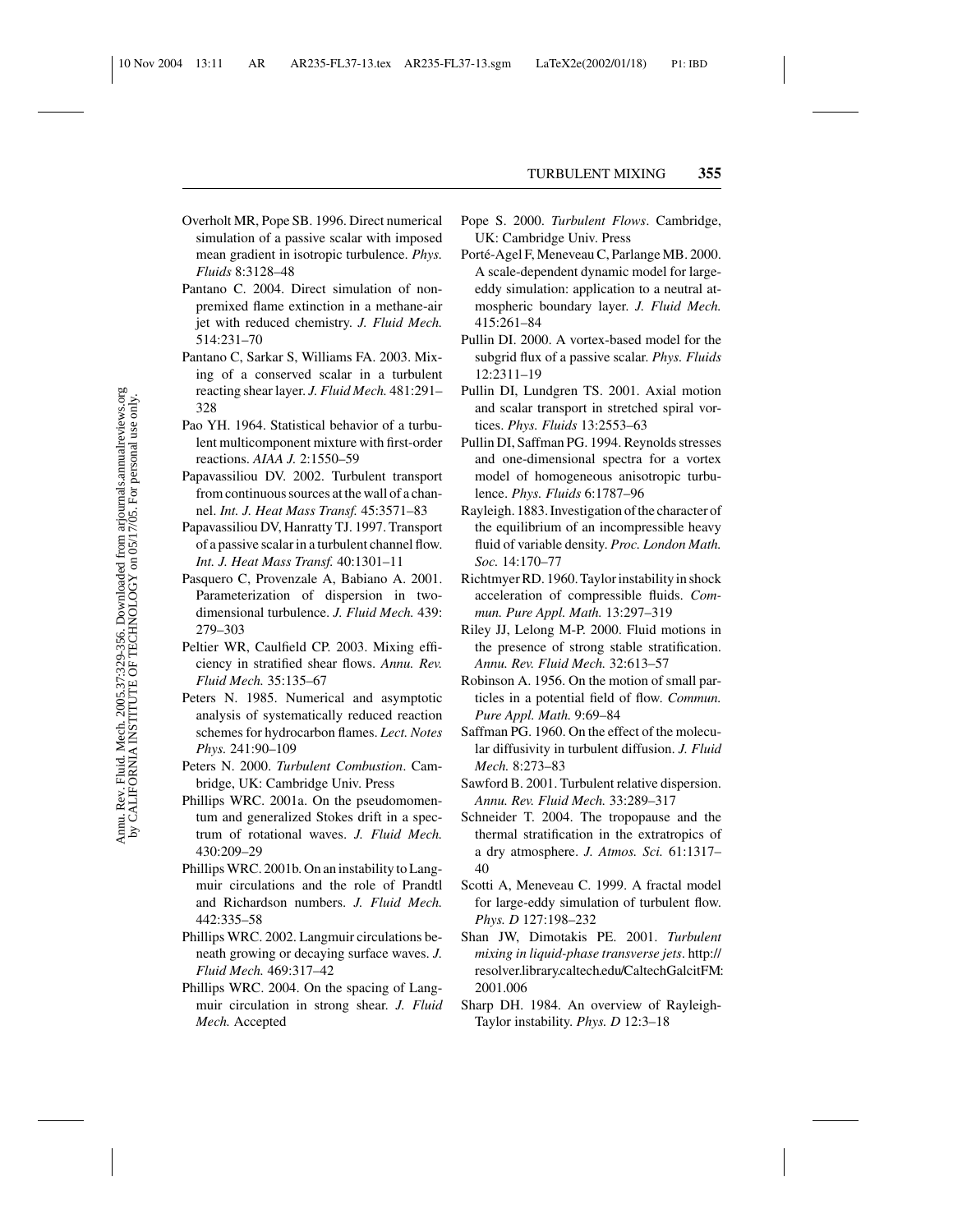- Shaw RA. 2003. Particle-turbulence interactions in atmospheric clouds. *Annu. Rev. Fluid Mech.* 35:183–227
- Shaw RA, Reade WC, Collins LR, Verlinde J. 1998. Preferential concentration of cloud droplets by turbulence: effects on the early evolution of cumulus cloud droplet spectra. *J. Atmos. Sci.* 55:1965–76
- Slessor MD. 1998. *Aspects of turbulent-shearlayer dynamics and mixing*. PhD thesis. Calif. Inst. Technol.
- Slessor MD, Bond CL, Dimotakis PE. 1998. Turbulent shear-layer mixing at high Reynolds numbers: effects of inflow conditions. *J. Fluid Mech.* 376:115–38
- Smith JA. 1992. Observed growth of Langmuir circulation. *J. Geophys. Res.* 97:5651– 64
- Smith JA. 1998. Evolution of Langmuir circulation in a storm. *J. Geophys. Res.* 103:12649– 68
- Smith KS, Boccaletti G, Henning CC, Marinov I, Tam CY, et al. 2002. Turbulent diffusion in the geostrophic inverse cascade. *J. Fluid Mech.* 469:13–48
- Sreenivasan KR. 1991. Fractals and multifractals in fluid turbulence. *Annu. Rev. Fluid Mech.* 23:539–600
- Taylor GI. 1935. Statistical theory of turbulence: Parts I–II. *Proc. Roy. Soc. London A* 151:421–64
- Taylor GI. 1950. The instability of liquid surfaces when accelerated in a direction perpendicular to their planes. *Proc. R. Soc. London Ser. A* 201:192–96
- Taylor GI. 1953. Dispersion of soluble matter in solvent flowing slowly through a tube. *Proc. R. Soc. London Ser. A* 219:186–203
- Taylor GI. 1954. The dispersion of matter in turbulent flow through a pipe. *Proc. R. Soc. London Ser. A* 223:446–68
- Tennekes H, Lumley JL. 1972. *A First Course in Turbulence*. Cambridge, MA: MIT Press
- Thorpe SA. 2004. Langmuir circulation. *Annu. Rev. Fluid Mech.* 36:55–79
- Toor HL. 1962. Mass transfer in dilute turbulent and nonturbulent systems with rapid irreversible reactions and equal diffusivities. *AIChE J.* 8:70–78
- Turner JS. 1973. *Buoyancy Effects in Fluids*. Cambridge, UK: Cambridge Univ. Press
- Tziperman E. 1986. On the role of interior mixing and air-sea fluxes in determining the stratification and circulation of the oceans. *J. Phys. Oceanogr.* 16:680–93
- Van Atta C, Antonia R. 1980. Reynolds number dependence of skewness and flatness factors of velocity gradients. *Phys. Fluids* 23:252– 57
- Veron F, Melville WK. 2001. Experiments on the stability and transition of wind-driven water surfaces. *J. Fluid Mech.* 446:25–65
- Vervisch L, Poinsot T. 1998. Direct numerical simulation of non-premixed turbulent flames. *Annu. Rev. Fluid Mech.* 30:655–91
- Villermaux E. 2002. Mixing as an aggregation process. IUTAM Symp. *Turbulent Mixing Combustion*. 3–6 June 2001, pp. 1–21, Kingston, Ontario, Can.
- Voelkl T, Pullin DI, Chan DC. 2000. A physical-space version of the stretchedvortex subgrid-stress model for large-eddy simulation. *Phys. Fluids* 12:1810–25
- Wallace AK. 1981. *Experimental investigation of the effects of chemical heat release in the reacting turbulent plane shear layer*. PhD thesis. Univ. Adelaide
- Warhaft Z. 2000. Passive scalars in turbulent flows. *Annu. Rev. Fluid Mech.* 32:203–40
- Williams FA. 1985.*Combustion Theory*. Menlo Park, CA: Benjamin/Cummings
- Wunsch C. 2002. What is the thermohaline circulation? *Science* 298:1179–81
- Wunsch C, Ferrari R. 2004. Vertical mixing, energy, and the general circulation of the oceans. *Annu. Rev. Fluid Mech.* 36:281–314